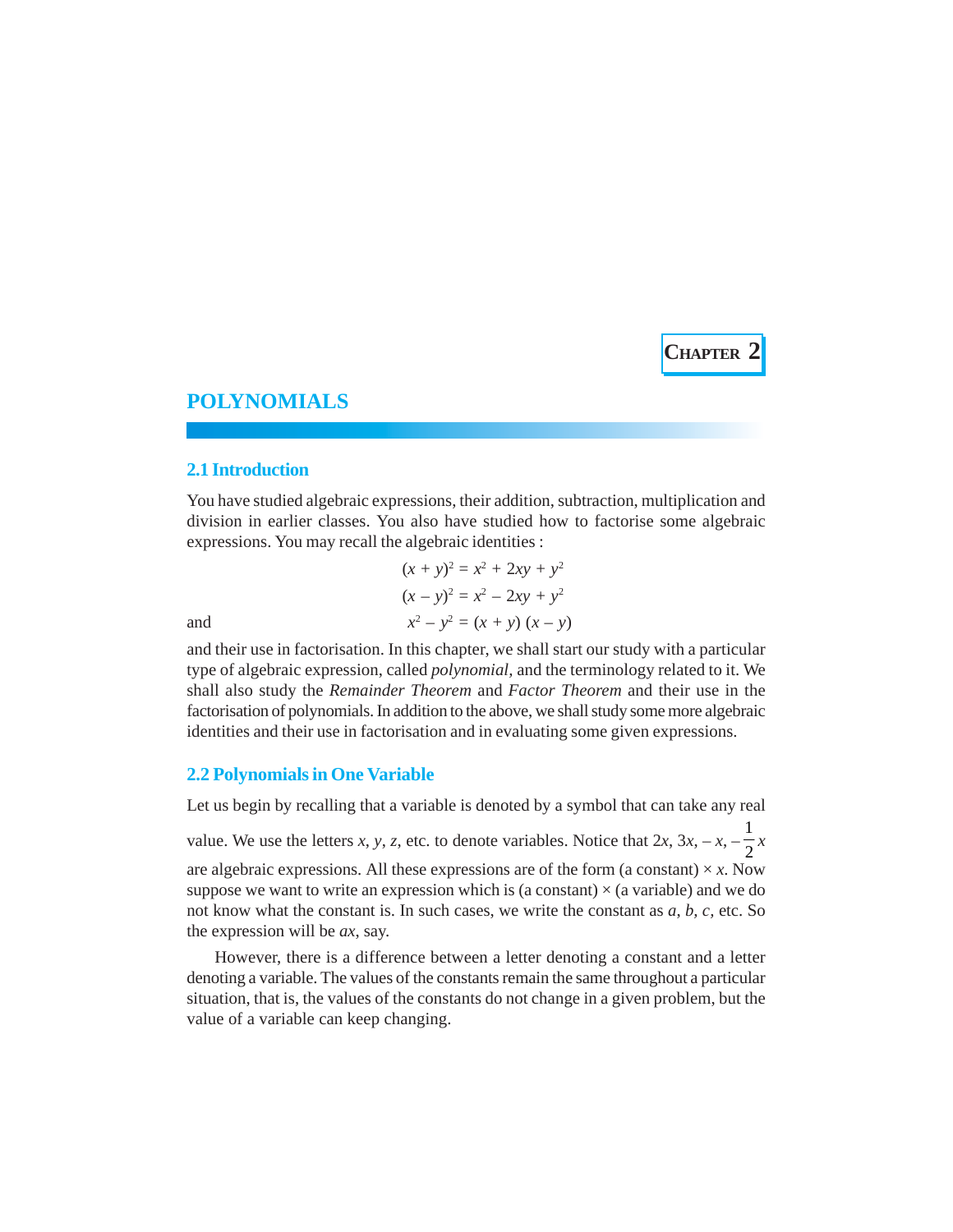#### POLYNOMIALS 29

Now, consider a square of side 3 units (see Fig. 2.1). What is its perimeter? You know that the perimeter of a square is the sum of the lengths of its four sides. Here, each side is 3 units. So, its perimeter is  $4 \times 3$ , i.e., 12 units. What will be the perimeter if each side of the square is 10 units? The perimeter is  $4 \times 10$ , i.e., 40 units. In case the length of each side is x units (see Fig. 2.2), the perimeter is given by 4*x* units. So, as the length of the side varies, the perimeter varies.

Can you find the area of the square PQRS? It is  $x \times x = x^2$  square units.  $x^2$  is an algebraic expression. You are also familiar with other algebraic expressions like 2*x*,  $x^2 + 2x$ ,  $x^3 - x^2 + 4x + 7$ . Note that, all the algebraic expressions we have considered so far have only whole numbers as the exponents of the variable. Expressions of this form are called *polynomials in one variable*. In the examples above, the variable is *x*. For instance,  $x^3 - x^2 + 4x + 7$  is a polynomial in *x*. Similarly,  $3y^2 + 5y$  is a polynomial in the variable *y* and  $t^2 + 4$  is a polynomial in the variable *t*.



In the polynomial  $x^2 + 2x$ , the expressions  $x^2$  and  $2x$  are called the **terms** of the polynomial. Similarly, the polynomial  $3y^2 + 5y + 7$  has three terms, namely,  $3y^2$ , 5*y* and 7. Can you write the terms of the polynomial  $-x^3 + 4x^2 + 7x - 2$ ? This polynomial has 4 terms, namely,  $-x^3$ ,  $4x^2$ ,  $7x$  and  $-2$ .

Each term of a polynomial has a **coefficient**. So, in  $-x^3 + 4x^2 + 7x - 2$ , the coefficient of  $x^3$  is  $-1$ , the coefficient of  $x^2$  is 4, the coefficient of x is 7 and  $-2$  is the coefficient of  $x^0$  (Remember,  $x^0 = 1$ ). Do you know the coefficient of x in  $x^2 - x + 7$ ? It is  $-1$ .

2 is also a polynomial. In fact, 2, –5, 7, etc. are examples of *constant polynomials*. The constant polynomial 0 is called the **zero polynomial**. This plays a very important role in the collection of all polynomials, as you will see in the higher classes.

Now, consider algebraic expressions such as  $x + \frac{1}{x}$ ,  $\sqrt{x} + 3$  and  $\sqrt[3]{y} + y^2$ . Do you know that you can write  $x +$ 1  $\frac{1}{x}$  = *x* + *x*<sup>-1</sup>? Here, the exponent of the second term, i.e.,  $x^{-1}$  is  $-1$ , which is not a whole number. So, this algebraic expression is not a polynomial.

Again,  $\sqrt{x} + 3$  can be written as 1  $x^2 + 3$ . Here the exponent of *x* is 1  $\frac{1}{2}$ , which is not a whole number. So, is  $\sqrt{x} + 3$  a polynomial? No, it is not. What about  $\sqrt[3]{y}$  +  $y^2$ ? It is also not a polynomial (Why?).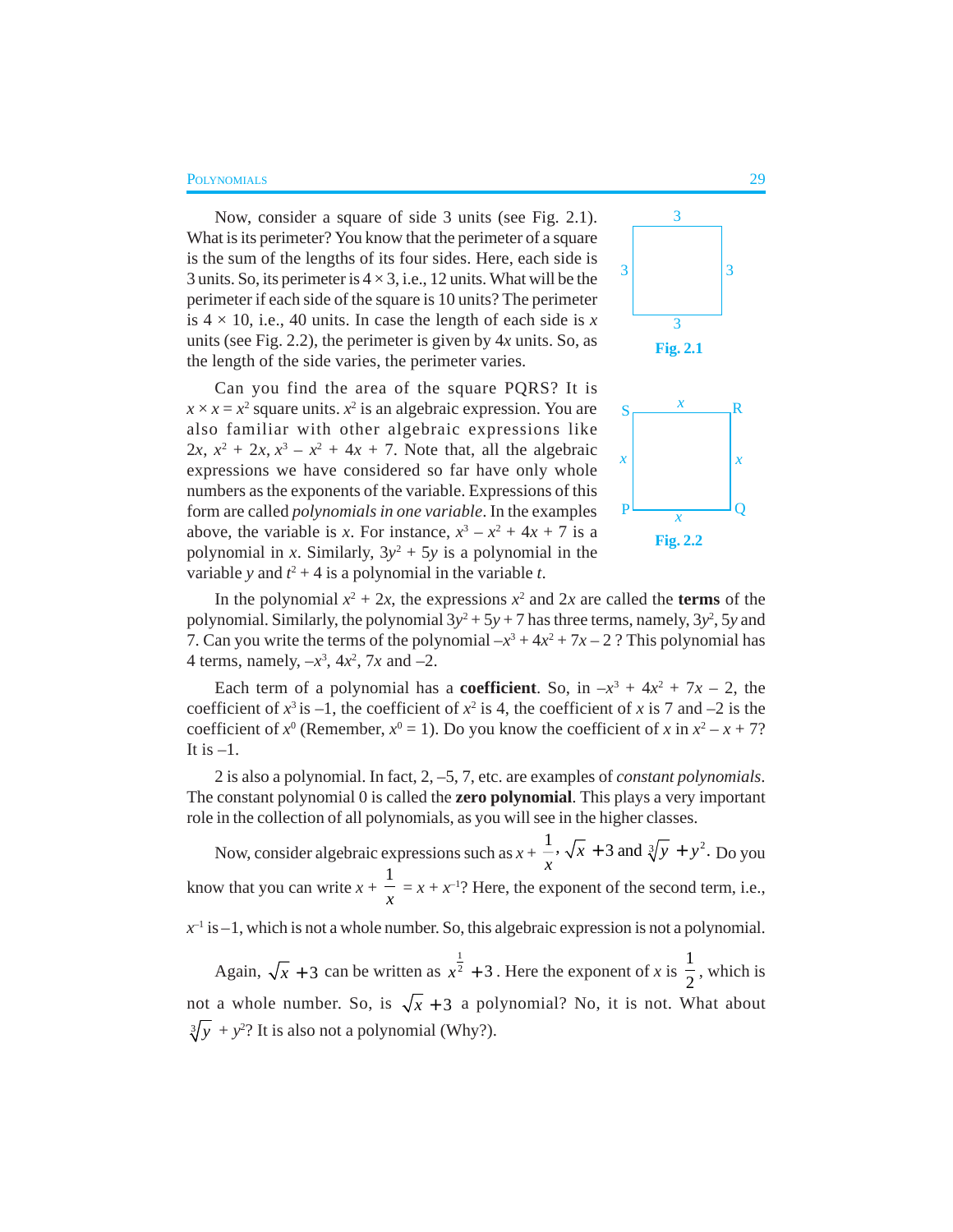If the variable in a polynomial is *x*, we may denote the polynomial by  $p(x)$ , or  $q(x)$ , or  $r(x)$ , etc. So, for example, we may write :

$$
p(x) = 2x^{2} + 5x - 3
$$
  
\n
$$
q(x) = x^{3} - 1
$$
  
\n
$$
r(y) = y^{3} + y + 1
$$
  
\n
$$
s(u) = 2 - u - u^{2} + 6u^{5}
$$

A polynomial can have any (finite) number of terms. For instance,  $x^{150} + x^{149} + ...$  $+x^2 + x + 1$  is a polynomial with 151 terms.

Consider the polynomials  $2x$ ,  $2$ ,  $5x^3$ ,  $-5x^2$ ,  $y$  and  $u^4$ . Do you see that each of these polynomials has only one term? Polynomials having only one term are called *monomials* ('mono' means 'one').

Now observe each of the following polynomials:

 $p(x) = x + 1$ ,  $q(x) = x^2 - x$ ,  $r(y) = y^9 + 1$ ,  $t(u) = u^{15} - u^2$ 

How many terms are there in each of these? Each of these polynomials has only two terms. Polynomials having only two terms are called *binomials* ('bi' means 'two').

Similarly, polynomials having only three terms are called *trinomials* ('tri' means 'three'). Some examples of trinomials are

$$
p(x) = x + x2 + \pi, \nr(u) = u + u2 - 2, \nr(v) = y4 + y + 5.
$$

Now, look at the polynomial  $p(x) = 3x^7 - 4x^6 + x + 9$ . What is the term with the highest power of *x* ? It is 3*x*<sup>7</sup> . The exponent of *x* in this term is 7. Similarly, in the polynomial  $q(y) = 5y^6 - 4y^2 - 6$ , the term with the highest power of *y* is  $5y^6$  and the exponent of *y* in this term is 6. We call the highest power of the variable in a polynomial as the *degree of the polynomial*. So, the degree of the polynomial  $3x^7 - 4x^6 + x + 9$ is 7 and the degree of the polynomial  $5y^6 - 4y^2 - 6$  is 6. **The degree of a non-zero constant polynomial is zero**.

**Example 1 :** Find the degree of each of the polynomials given below:

(i) 
$$
x^5 - x^4 + 3
$$
 (ii)  $2 - y^2 - y^3 + 2y^8$  (iii) 2

**Solution :** (i) The highest power of the variable is 5. So, the degree of the polynomial is 5.

- (ii) The highest power of the variable is 8. So, the degree of the polynomial is 8.
- (iii) The only term here is 2 which can be written as  $2x^0$ . So the exponent of *x* is 0. Therefore, the degree of the polynomial is 0.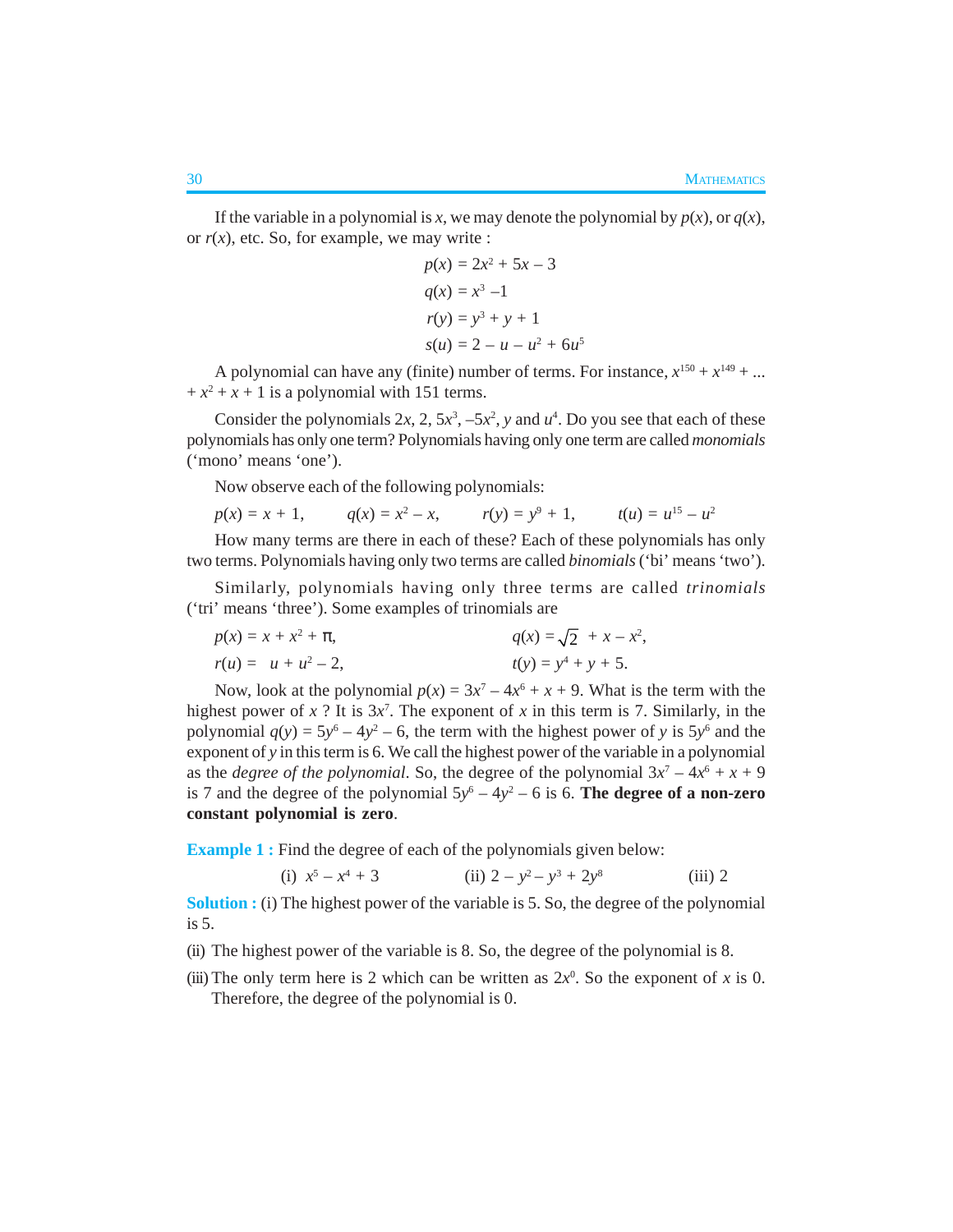#### POLYNOMIALS 31

Now observe the polynomials  $p(x) = 4x + 5$ ,  $q(y) = 2y$ ,  $r(t) = t + \sqrt{2}$  and  $s(u) = 3 - u$ . Do you see anything common among all of them? The degree of each of these polynomials is one. A polynomial of degree one is called a *linear polynomial*. Some more linear polynomials in one variable are  $2x-1$ ,  $\sqrt{2}$   $y+1$ ,  $2-u$ . Now, try and find a linear polynomial in *x* with 3 terms? You would not be able to find it because a linear polynomial in *x* can have at most two terms. So, any linear polynomial in *x* will be of the form  $ax + b$ , where *a* and *b* are constants and  $a \ne 0$  (why?). Similarly, *ay* + *b* is a linear polynomial in *y*.

Now consider the polynomials :

$$
2x^2 + 5
$$
,  $5x^2 + 3x + \pi$ ,  $x^2$  and  $x^2 + \frac{2}{5}x$ 

Do you agree that they are all of degree two? A polynomial of degree two is called a *quadratic polynomial*. Some examples of a quadratic polynomial are  $5 - y^2$ ,  $4y + 5y^2$  and  $6 - y - y^2$ . Can you write a quadratic polynomial in one variable with four different terms? You will find that a quadratic polynomial in one variable will have at most 3 terms. If you list a few more quadratic polynomials, you will find that any quadratic polynomial in *x* is of the form  $ax^2 + bx + c$ , where  $a \neq 0$  and *a*, *b*, *c* are constants. Similarly, quadratic polynomial in *y* will be of the form  $ay^2 + by + c$ , provided  $a \neq 0$  and *a*, *b*, *c* are constants.

We call a polynomial of degree three a *cubic polynomial*. Some examples of a cubic polynomial in *x* are  $4x^3$ ,  $2x^3 + 1$ ,  $5x^3 + x^2$ ,  $6x^3 - x$ ,  $6 - x^3$ ,  $2x^3 + 4x^2 + 6x + 7$ . How many terms do you think a cubic polynomial in one variable can have? It can have at most 4 terms. These may be written in the form  $ax^3 + bx^2 + cx + d$ , where  $a \neq 0$  and *a*, *b*, *c* and *d* are constants.

Now, that you have seen what a polynomial of degree 1, degree 2, or degree 3 looks like, can you write down a polynomial in one variable of degree *n* for any natural number *n*? A polynomial in one variable *x* of degree *n* is an expression of the form

$$
a_n x^n + a_{n-1} x^{n-1} + \ldots + a_1 x + a_0
$$

where  $a_0$ ,  $a_1$ ,  $a_2$ , ...,  $a_n$  are constants and  $a_n \neq 0$ .

In particular, if  $a_0 = a_1 = a_2 = a_3 = \ldots = a_n = 0$  (all the constants are zero), we get the **zero polynomial**, which is denoted by 0. What is the degree of the zero polynomial? The degree of the zero polynomial is *not defined*.

So far we have dealt with polynomials in one variable only. We can also have polynomials in more than one variable. For example,  $x^2 + y^2 + xyz$  (where variables are *x*, *y* and *z*) is a polynomial in three variables. Similarly  $p^2 + q^{10} + r$  (where the variables are p, q and r),  $u^3 + v^2$  (where the variables are u and v) are polynomials in three and two variables, respectively. You will be studying such polynomials in detail later.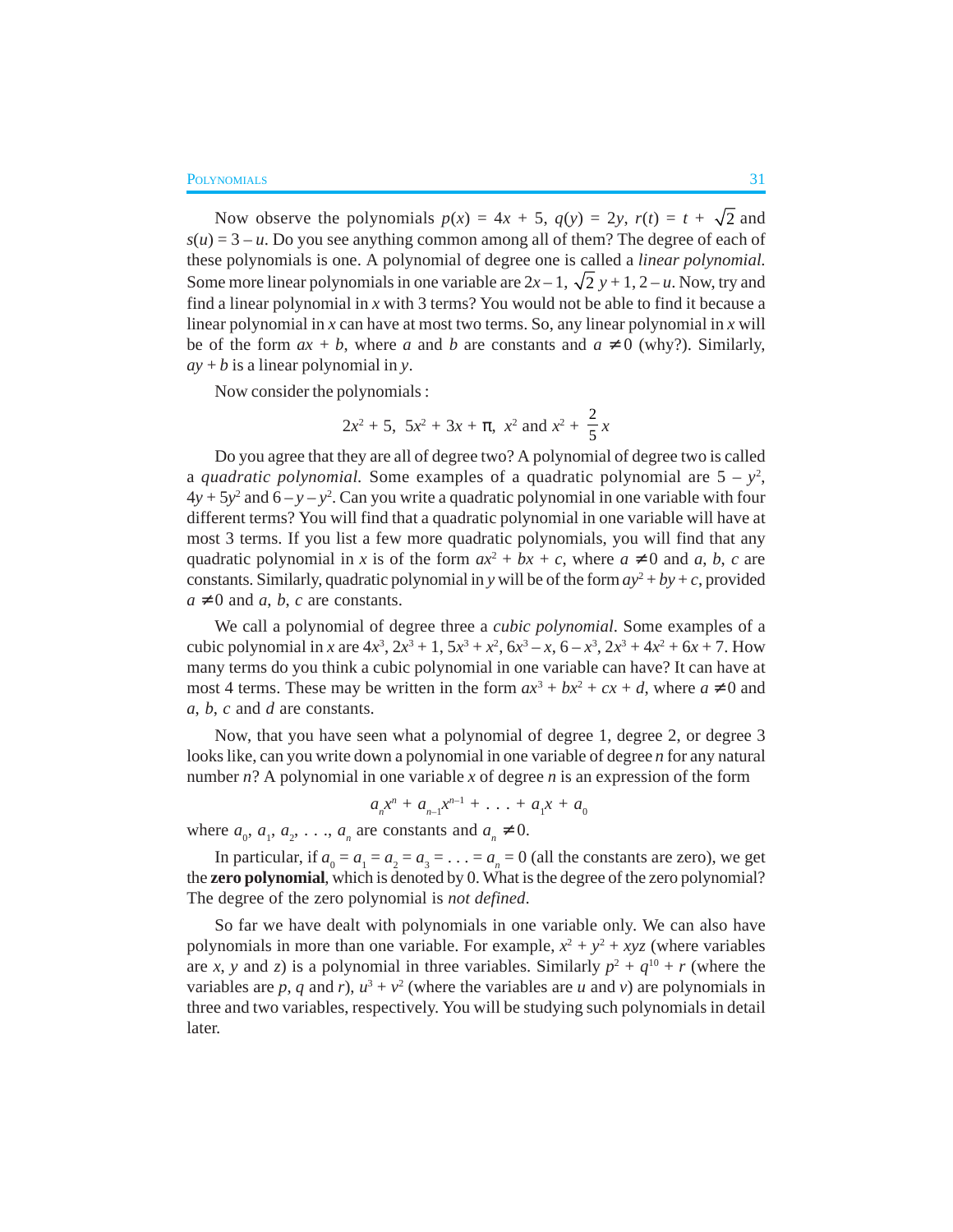## **EXERCISE 2.1**

- **1.** Which of the following expressions are polynomials in one variable and which are not? State reasons for your answer.
	- (i)  $4x^2-3x+7$  $-3x+7$  (ii)  $y^2 + \sqrt{2}$  (iii)  $3\sqrt{t} + t\sqrt{2}$  (iv)  $y + \frac{2}{y}$ *y* (v)  $x^{10} + y^3 + t^{50}$
- **2.** Write the coefficients of  $x^2$  in each of the following:

(i) 
$$
2 + x^2 + x
$$
 (ii)  $2 - x^2 + x^3$  (iii)  $\frac{\pi}{2}x^2 + x$  (iv)  $\sqrt{2}x - 1$ 

- **3.** Give one example each of a binomial of degree 35, and of a monomial of degree 100.
- **4.** Write the degree of each of the following polynomials: (i)  $5x^3 + 4x^2$  $(ii)$  4 –  $y^2$ (iii)  $5t - \sqrt{7}$  (iv) 3
- **5.** Classify the following as linear, quadratic and cubic polynomials:

|          | (i) $x^2 + x$ | $(ii)$ $x - x^3$ | (iii) $y + y^2 + 4$ | $(iv)$ 1+x |
|----------|---------------|------------------|---------------------|------------|
| $(v)$ 3t |               | $(vi)$ $r^2$     | (vii) $7x^3$        |            |

## **2.3 Zeroes of a Polynomial**

Consider the polynomial  $p(x) = 5x^3 - 2x^2 + 3x - 2$ . If we replace *x* by 1 everywhere in  $p(x)$ , we get

$$
p(1) = 5 \times (1)^{3} - 2 \times (1)^{2} + 3 \times (1) - 2
$$
  
= 5 - 2 + 3 - 2  
= 4

So, we say that the value of  $p(x)$  at  $x = 1$  is 4.

Similarly,  $p(0) = 5(0)^3 - 2(0)^2 + 3(0) - 2$ 

 $=-2$ 

Can you find  $p(-1)$ ?

**Example 2:** Find the value of each of the following polynomials at the indicated value of variables:

- (i)  $p(x) = 5x^2 3x + 7$  at  $x = 1$ .
- (ii)  $q(y) = 3y^3 4y + \sqrt{11}$  at  $y = 2$ .
- (iii)  $p(t) = 4t^4 + 5t^3 t^2 + 6$  at  $t = a$ .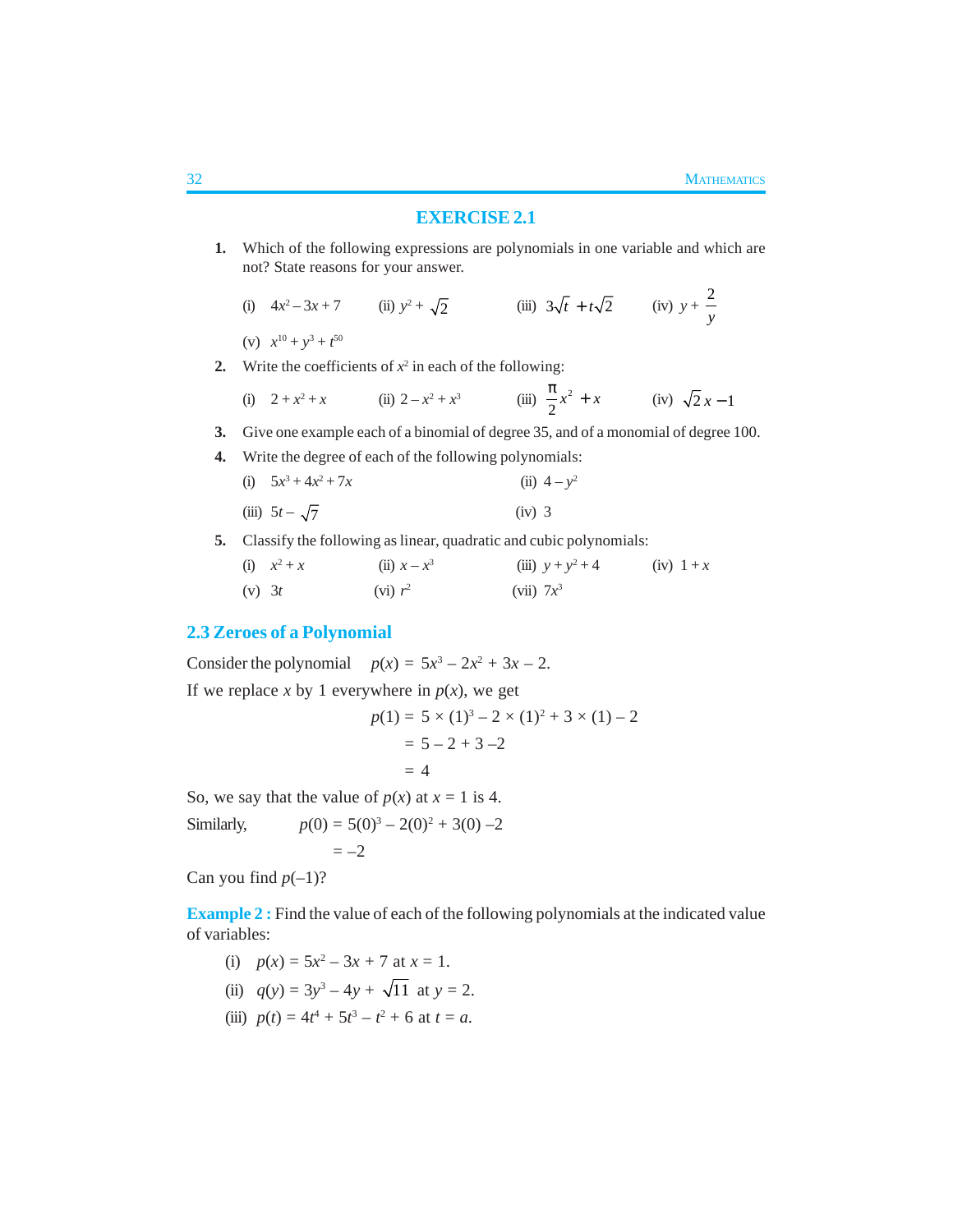**Solution :** (i)  $p(x) = 5x^2 - 3x + 7$ 

The value of the polynomial  $p(x)$  at  $x = 1$  is given by

 $p(1) = 5(1)^2 - 3(1) + 7$  $= 5 - 3 + 7 = 9$ 

(ii)  $q(y) = 3y^3 - 4y + \sqrt{11}$ 

The value of the polynomial  $q(y)$  at  $y = 2$  is given by

$$
q(2) = 3(2)^3 - 4(2) + \sqrt{11} = 24 - 8 + \sqrt{11} = 16 + \sqrt{11}
$$

(iii)  $p(t) = 4t^4 + 5t^3 - t^2 + 6$ 

The value of the polynomial  $p(t)$  at  $t = a$  is given by

$$
p(a) = 4a^4 + 5a^3 - a^2 + 6
$$

Now, consider the polynomial  $p(x) = x - 1$ .

What is  $p(1)$ ? Note that :  $p(1) = 1 - 1 = 0$ .

As  $p(1) = 0$ , we say that 1 is a *zero* of the polynomial  $p(x)$ .

Similarly, you can check that 2 is a *zero* of  $q(x)$ , where  $q(x) = x - 2$ .

In general, we say that a *zero* of a polynomial  $p(x)$  is a number *c* such that  $p(c) = 0$ .

You must have observed that the zero of the polynomial  $x - 1$  is obtained by equating it to 0, i.e.,  $x - 1 = 0$ , which gives  $x = 1$ . We say  $p(x) = 0$  is a polynomial equation and 1 is the *root of the polynomial* equation  $p(x) = 0$ . So we say 1 is the zero of the polynomial  $x - 1$ , or a *root* of the polynomial equation  $x - 1 = 0$ .

Now, consider the constant polynomial 5. Can you tell what its zero is? It has no zero because replacing x by any number in  $5x<sup>0</sup>$  still gives us 5. In fact, *a non-zero constant polynomial has no zero*. What about the zeroes of the zero polynomial? By convention, *every real number is a zero of the zero polynomial*.

**Example 3 :** Check whether  $-2$  and 2 are zeroes of the polynomial  $x + 2$ .

**Solution :** Let  $p(x) = x + 2$ .

Then  $p(2) = 2 + 2 = 4$ ,  $p(-2) = -2 + 2 = 0$ 

Therefore,  $-2$  is a zero of the polynomial  $x + 2$ , but 2 is not.

**Example 4 :** Find a zero of the polynomial  $p(x) = 2x + 1$ .

**Solution :** Finding a zero of  $p(x)$ , is the same as solving the equation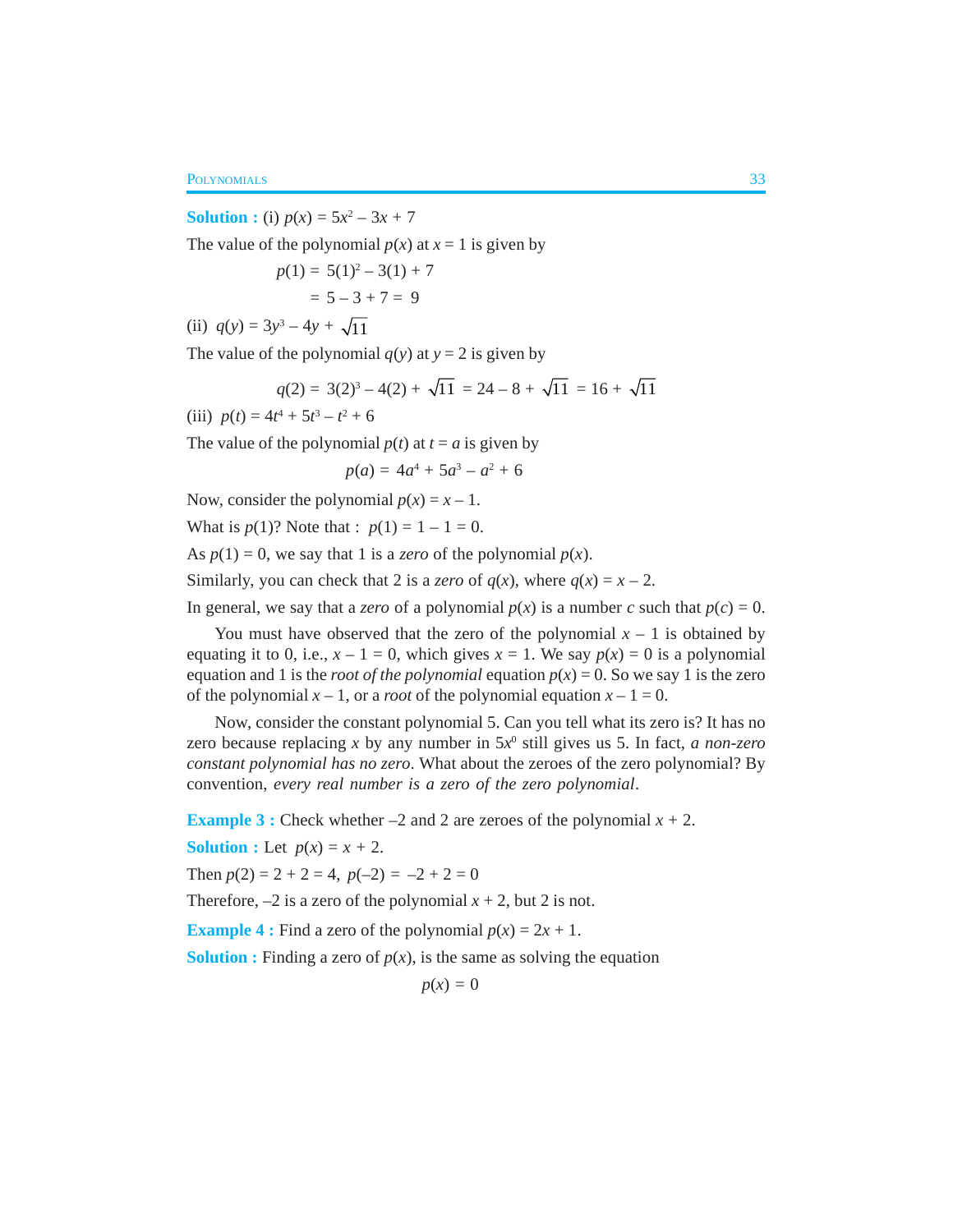Now, 
$$
2x + 1 = 0
$$
 gives us  $x = -\frac{1}{2}$ 

So,  $-\frac{1}{2}$  is a zero of the polynomial  $2x + 1$ .

Now, if  $p(x) = ax + b$ ,  $a \ne 0$ , is a linear polynomial, how can we find a zero of  $p(x)$ ? Example 4 may have given you some idea. Finding a zero of the polynomial  $p(x)$ , amounts to solving the polynomial equation  $p(x) = 0$ .

Now, 
$$
p(x) = 0
$$
 means  $ax + b = 0, a \neq 0$   
So,  $ax = -b$   
i.e.,  $x = -\frac{b}{a}$ .

So,  $x = -\frac{b}{a}$  is the only zero of  $p(x)$ , i.e., a *linear polynomial has one and only one zero*. Now we can say that 1 is *the* zero of  $x - 1$ , and  $-2$  is *the* zero of  $x + 2$ .

.

**Example 5 :** Verify whether 2 and 0 are zeroes of the polynomial  $x^2 - 2x$ .

| <b>Solution : Let</b> | $p(x) = x^2 - 2x$            |
|-----------------------|------------------------------|
| Then                  | $p(2) = 2^2 - 4 = 4 - 4 = 0$ |
| and                   | $p(0) = 0 - 0 = 0$           |

Hence, 2 and 0 are both zeroes of the polynomial  $x^2 - 2x$ .

Let us now list our observations:

- (i) A zero of a polynomial need not be 0.
- (ii) 0 may be a zero of a polynomial.
- (iii) Every linear polynomial has one and only one zero.
- (iv) A polynomial can have more than one zero.

### **EXERCISE 2.2**

**1.** Find the value of the polynomial  $5x - 4x^2 + 3$  at

(i) 
$$
x = 0
$$
 (ii)  $x = -1$  (iii)  $x = 2$ 

**2.** Find  $p(0)$ ,  $p(1)$  and  $p(2)$  for each of the following polynomials:

(i) 
$$
p(y) = y^2 - y + 1
$$
 (ii)  $p(t) = 2 + t + 2t^2 - t^3$ 

(iii)  $p(x) = x^3$  (iv)  $p(x) = (x-1)(x+1)$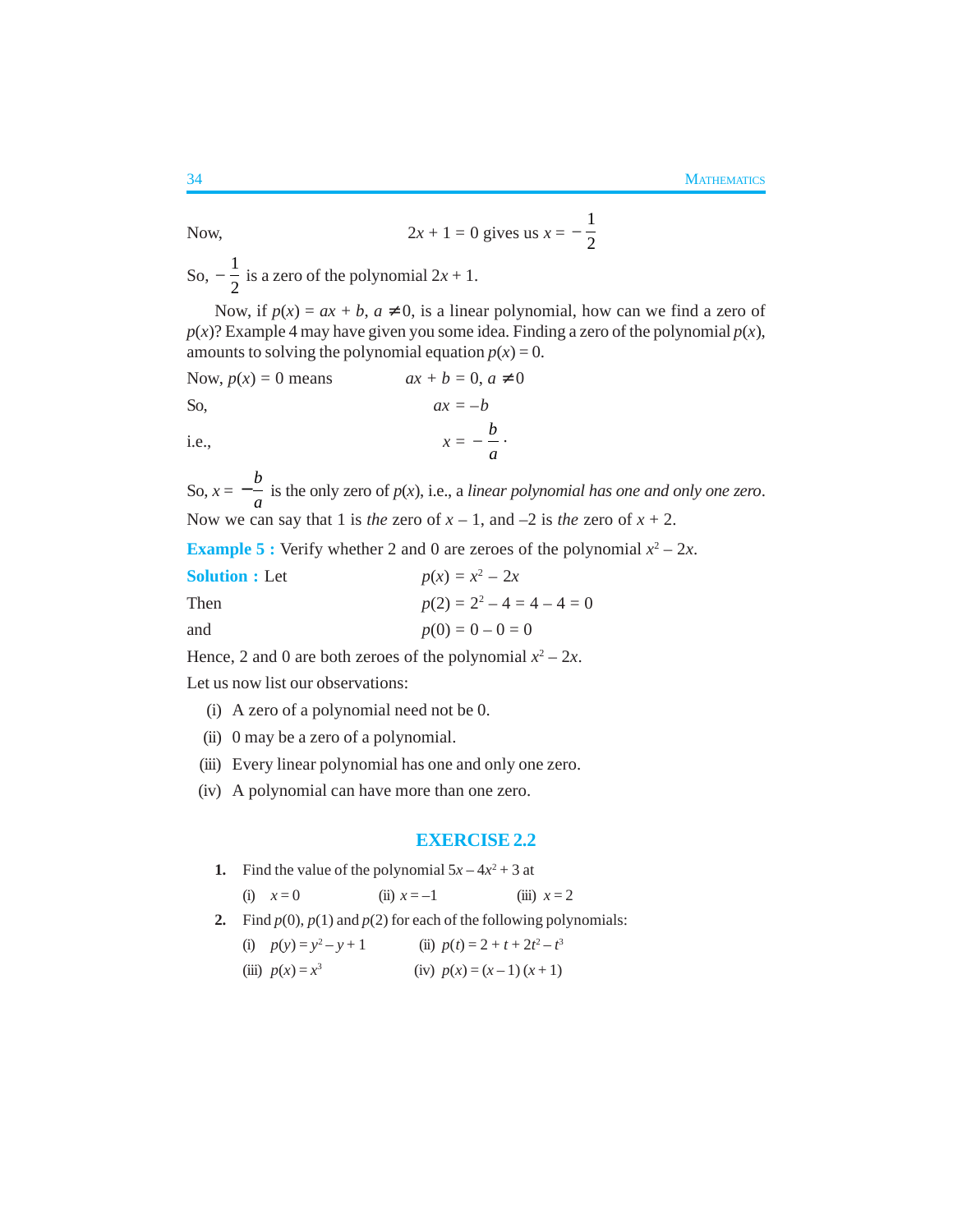- **3.** Verify whether the following are zeroes of the polynomial, indicated against them.
	- (i)  $p(x) = 3x + 1$ ,  $x = -\frac{1}{3}$  (ii)  $p(x) = 5x \pi$ ,  $x = \frac{4}{5}$ (iii)  $p(x) = x^2 - 1$ ,  $x = 1, -1$ (iv)  $p(x) = (x + 1)(x - 2), x = -1, 2$ (v)  $p(x) = x^2$ ,  $x = 0$  $y(x) = k + m, \quad x = -\frac{m}{k}$ *l* (vii)  $p(x) = 3x^2 - 1$ ,  $x = -\frac{1}{\sqrt{2}}, \frac{2}{\sqrt{2}}$  $-\frac{1}{\sqrt{3}}, \frac{2}{\sqrt{3}}$  (viii)  $p(x) = 2x + 1, x = \frac{1}{2}$
- **4.** Find the zero of the polynomial in each of the following cases:

| (i) $p(x) = x + 5$ | (ii) $p(x) = x-5$                                      | (iii) $p(x) = 2x + 5$      |
|--------------------|--------------------------------------------------------|----------------------------|
| (iv) $p(x) = 3x-2$ | $(v)$ $p(x) = 3x$                                      | (vi) $p(x) = ax, a \neq 0$ |
|                    | (vii) $p(x) = cx + d, c \ne 0, c, d$ are real numbers. |                            |

#### **2.4 Remainder Theorem**

Let us consider two numbers 15 and 6. You know that when we divide 15 by 6, we get the quotient 2 and remainder 3. Do you remember how this fact is expressed? We write 15 as

$$
15 = (6 \times 2) + 3
$$

We observe that the *remainder* 3 is less than the *divisor* 6. Similarly, if we divide 12 by 6, we get

$$
12 = (6 \times 2) + 0
$$

What is the remainder here? Here the remainder is 0, and we say that 6 is a *factor* of 12 or 12 is a *multiple* of 6.

Now, the question is: can we divide one polynomial by another? To start with, let us try and do this when the divisor is a monomial. So, let us divide the polynomial  $2x^3 + x^2 + x$  by the monomial *x*.

We have 
$$
(2x^3 + x^2 + x) \div x = \frac{2x^3}{x} + \frac{x^2}{x} + \frac{x}{x}
$$

$$
= 2x^2 + x + 1
$$

In fact, you may have noticed that *x* is common to each term of  $2x^3 + x^2 + x$ . So we can write  $2x^3 + x^2 + x$  as  $x(2x^2 + x + 1)$ .

We say that *x* and  $2x^2 + x + 1$  are *factors* of  $2x^3 + x^2 + x$ , and  $2x^3 + x^2 + x$  is a *multiple* of *x* as well as a multiple of  $2x^2 + x + 1$ .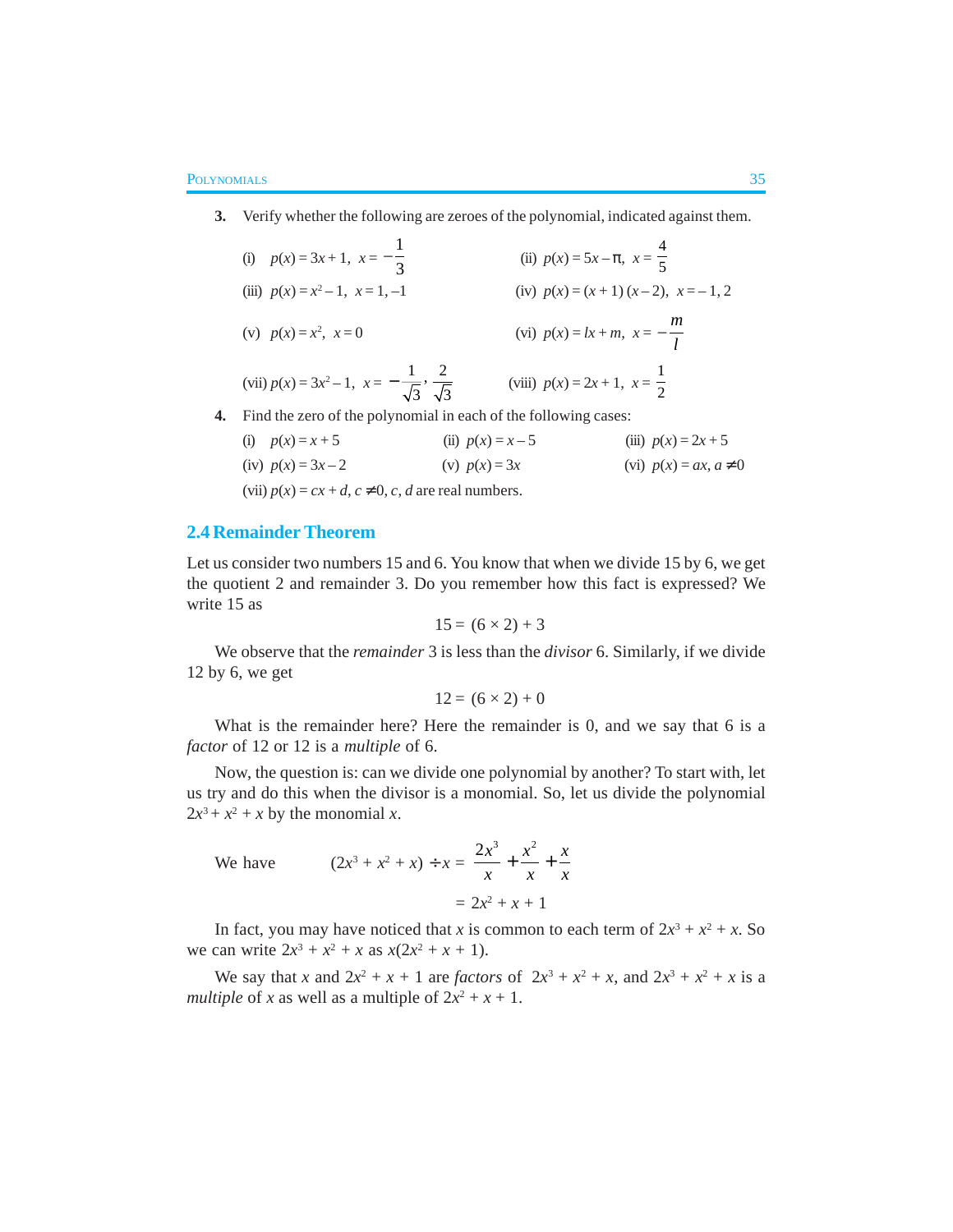Consider another pair of polynomials  $3x^2 + x + 1$  and *x*.

Here.  $(3x^2 + x + 1) \div x = (3x^2 \div x) + (x \div x) + (1 \div x).$ 

We see that we cannot divide 1 by  $x$  to get a polynomial term. So in this case we stop here, and note that 1 is the remainder. Therefore, we have

 $3x^2 + x + 1 = \{x \times (3x + 1)\} + 1$ 

In this case,  $3x + 1$  is the quotient and 1 is the remainder. Do you think that *x* is a factor of  $3x^2 + x + 1$ ? Since the remainder is not zero, it is not a factor.

Now let us consider an example to see how we can divide a polynomial by any non-zero polynomial.

**Example 6 :** Divide  $p(x)$  by  $g(x)$ , where  $p(x) = x + 3x^2 - 1$  and  $g(x) = 1 + x$ .

**Solution :** We carry out the process of division by means of the following steps:

**Step 1 :** We write the dividend  $x + 3x^2 - 1$  and the divisor  $1 + x$  in the standard form, i.e., after arranging the terms in the descending order of their degrees. So, the dividend is  $3x^2 + x - 1$  and divisor is  $x + 1$ .

**Step 2 :** We divide the first term of the dividend by the first term of the divisor, i.e., we divide  $3x<sup>2</sup>$  by *x*, and get 3*x*. This gives us the first term of the quotient.

 $3x^2$  $\frac{dx}{x}$  = 3*x* = first term of quotient

**Step 3 :** We multiply the divisor by the first term of the quotient, and subtract this product from the dividend, i.e., we multiply  $x + 1$  by 3x and subtract the product  $3x^2 + 3x$  from the dividend  $3x^2 + x - 1$ . This gives us the remainder as  $-2x - 1$ .

**Step 4 :** We treat the remainder  $-2x - 1$ as the new dividend. The divisor remains the same. We repeat Step 2 to get the next term of the quotient, i.e., we divide  $\frac{-2x}{2}$ the first term  $-2x$  of the (new) dividend by the first term *x* of the divisor and obtain  $=$  second term of quotient  $-2$ . Thus,  $-2$  is the second term in the quotient.

$$
\begin{array}{r} 3x \\ x+1{\overline{\smash{\big)}\ 3x^2 + x -1}} \\ \underline{3x^2 + 3x} \\ -2x-1 \end{array}
$$

 $\frac{1}{x} = -2$ New Quotient  $= 3x - 2$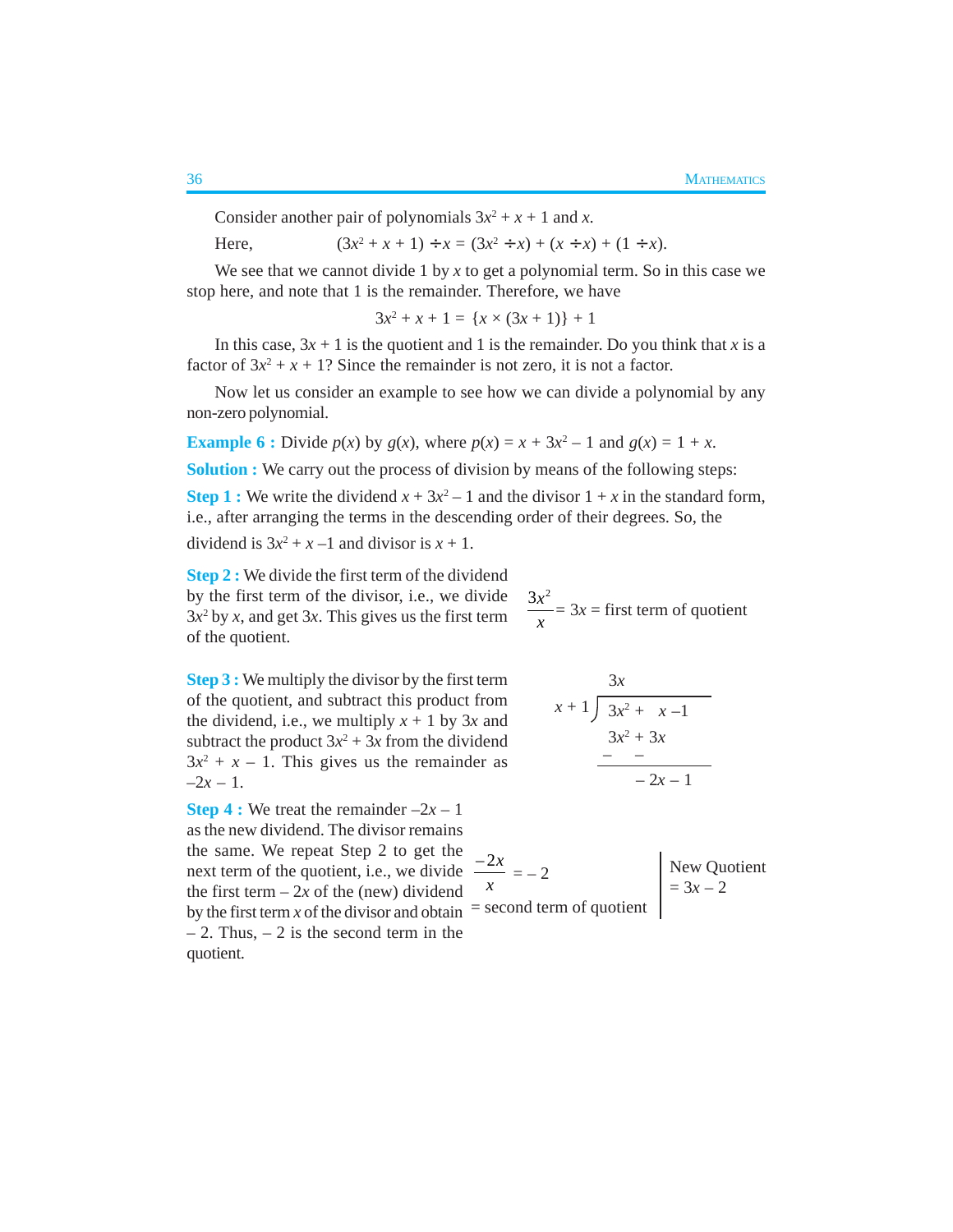**Step 5 :** We multiply the divisor by the second term of the quotient and subtract the product from the dividend. That is, we multiply  $x + 1$ by  $-2$  and subtract the product  $-2x - 2$ from the dividend  $-2x - 1$ . This gives us 1 as the remainder.

$$
(x + 1)(-2)
$$
\n
$$
= -2x - 2
$$
\n
$$
-2x - 2
$$
\n
$$
+ 1
$$
\n
$$
+ 1
$$

This process continues till the remainder is 0 or the degree of the new dividend is less than the degree of the divisor. At this stage, this new dividend becomes the remainder and the sum of the quotients gives us the whole quotient.

**Step 6 :** Thus, the quotient in full is  $3x - 2$  and the remainder is 1.

Let us look at what we have done in the process above as a whole:

$$
\begin{array}{r} 3x - 2 \\ x + 1 \overline{\smash)3x^2 + x - 1} \\ \underline{3x^2 + 3x} \\ -2x - 1 \\ \underline{-2x - 2} \\ + + + + \\ 1\n\end{array}
$$

Notice that  $3x^2 + x - 1 = (x + 1) (3x - 2) + 1$ 

# i.e., **Dividend = (Divisor × Quotient) + Remainder**

In general, if  $p(x)$  and  $g(x)$  are two polynomials such that degree of  $p(x) \geq$  degree of *g*(*x*) and *g*(*x*)  $\neq$  0, then we can find polynomials *q*(*x*) and *r*(*x*) such that:  $p(x) = g(x)q(x) + r(x),$ 

where  $r(x) = 0$  or degree of  $r(x) <$  degree of  $g(x)$ . Here we say that  $p(x)$  divided by  $g(x)$ , gives  $q(x)$  as quotient and  $r(x)$  as remainder.

In the example above, the divisor was a linear polynomial. In such a situation, let us see if there is any link between the remainder and certain values of the dividend.

In  $p(x) = 3x^2 + x - 1$ , if we replace *x* by -1, we have

 $p(-1) = 3(-1)^2 + (-1) -1 = 1$ 

So, the remainder obtained on dividing  $p(x) = 3x^2 + x - 1$  by  $x + 1$  is the same as the value of the polynomial  $p(x)$  at the zero of the polynomial  $x + 1$ , i.e., -1.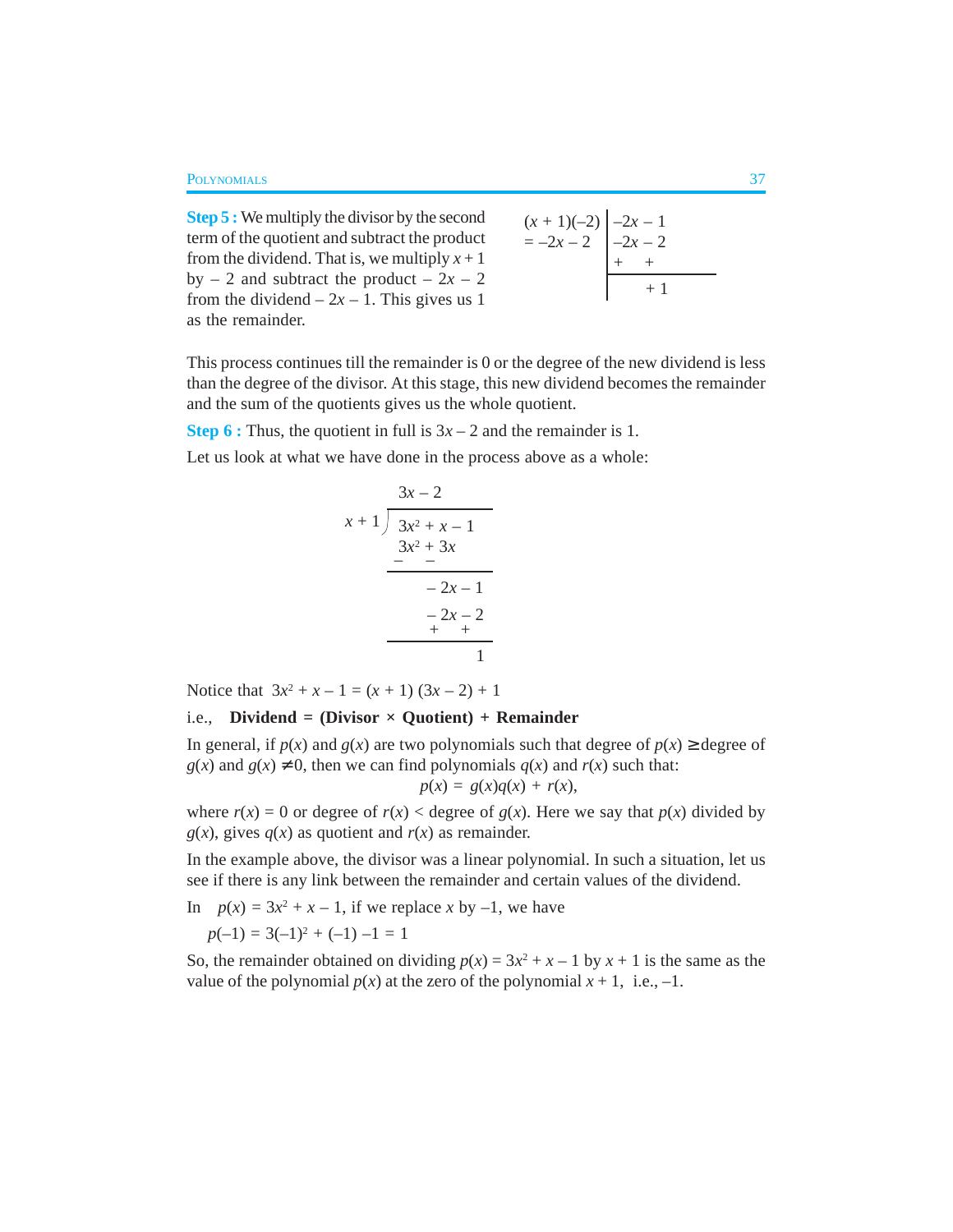Let us consider some more examples.

**Example 7 :** Divide the polynomial  $3x^4 - 4x^3 - 3x - 1$  by  $x - 1$ . **Solution :** By long division, we have:

$$
3x3-x2-x-4
$$
\n
$$
x-1
$$
\n
$$
3x4-4x3-3x-1
$$
\n
$$
3x4 - 3x3
$$
\n
$$
-x3 - 3x - 1
$$
\n
$$
-x3 + x2
$$
\n
$$
-x2-3x-1
$$
\n
$$
-x2 + x
$$
\n
$$
-4x-1
$$
\n
$$
-4x + 4
$$
\n
$$
-5
$$

Here, the remainder is  $-5$ . Now, the zero of  $x - 1$  is 1. So, putting  $x = 1$  in  $p(x)$ , we see that

$$
p(1) = 3(1)^{4} - 4(1)^{3} - 3(1) - 1
$$
  
= 3 - 4 - 3 - 1  
= -5, which is the remainder.

**Example 8 :** Find the remainder obtained on dividing  $p(x) = x^3 + 1$  by  $x + 1$ . **Solution :** By long division,

$$
\begin{array}{r} x^2 - x + 1 \\ x + 1 \overline{\smash)x^3 + 1} \\ -x^3 \underline{x^2} \\ -x^2 \underline{x^2} \\ +x^2 \underline{x^2} \\ x + 1 \\ x + 1 \\ \underline{x + 1} \\ 0 \end{array}
$$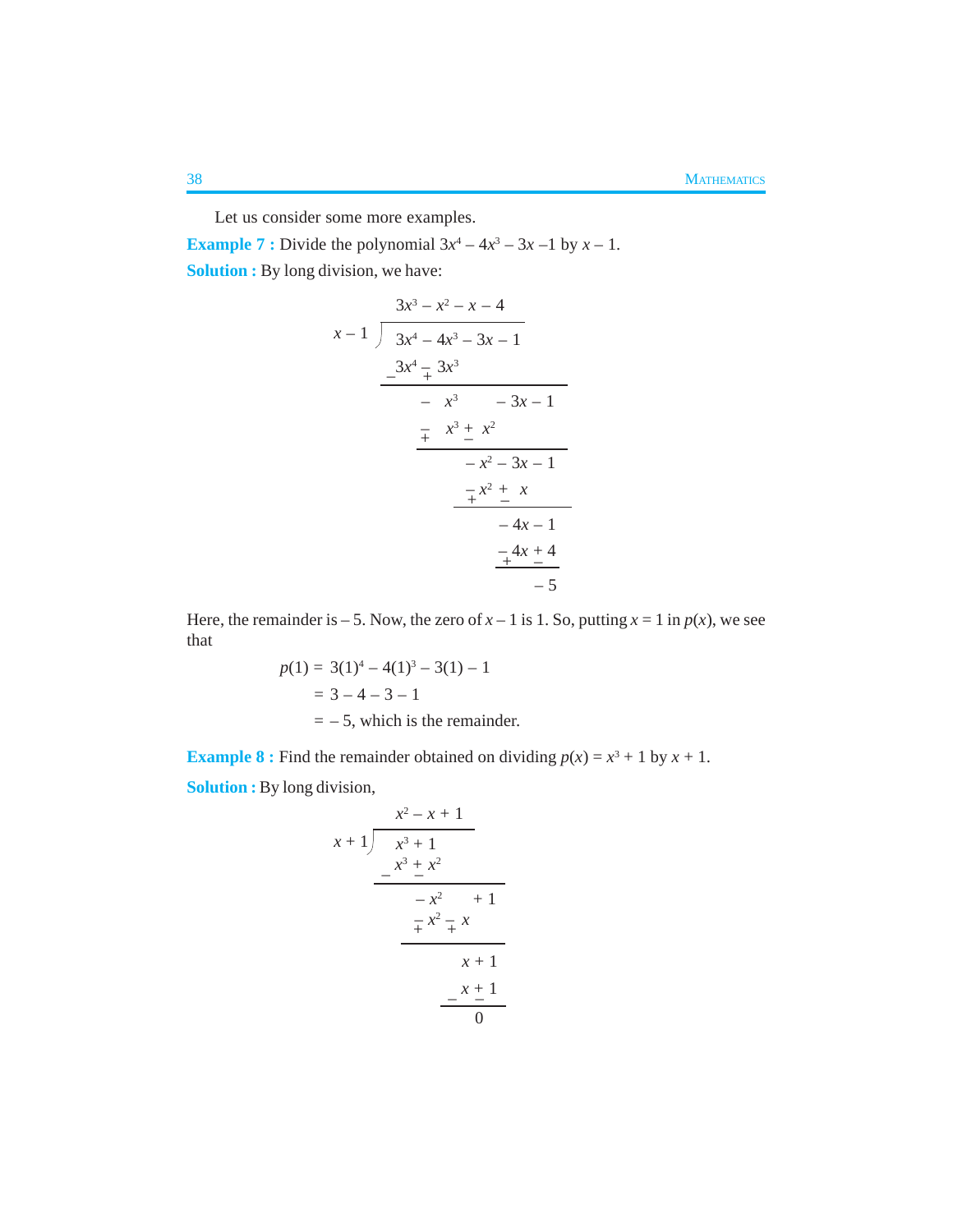So, we find that the remainder is 0.

Here  $p(x) = x^3 + 1$ , and the root of  $x + 1 = 0$  is  $x = -1$ . We see that

$$
p(-1) = (-1)^3 + 1
$$
  
= -1 + 1  
= 0,

which is equal to the remainder obtained by actual division.

Is it not a simple way to find the remainder obtained on dividing a polynomial by a *linear polynomial*? We shall now generalise this fact in the form of the following theorem. We shall also show you why the theorem is true, by giving you a proof of the theorem.

**Remainder Theorem :** *Let p*(*x*) *be any polynomial of degree greater than or equal to one and let a be any real number. If p*(*x*) *is divided by the linear polynomial*  $x - a$ *, then the remainder is p(a).* 

**Proof :** Let  $p(x)$  be any polynomial with degree greater than or equal to 1. Suppose that when  $p(x)$  is divided by  $x - a$ , the quotient is  $q(x)$  and the remainder is  $r(x)$ , i.e.,

$$
p(x) = (x - a) q(x) + r(x)
$$

Since the degree of  $x - a$  is 1 and the degree of  $r(x)$  is less than the degree of  $x - a$ , the degree of  $r(x) = 0$ . This means that  $r(x)$  is a constant, say *r*.

So, for every value of *x*,  $r(x) = r$ .  $The$  refore,

$$
p(x) = (x - a) q(x) + r
$$

In particular, if  $x = a$ , this equation gives us

$$
p(a) = (a - a) q(a) + r
$$

$$
= r,
$$

which proves the theorem.

Let us use this result in another example.

**Example 9 :** Find the remainder when  $x^4 + x^3 - 2x^2 + x + 1$  is divided by  $x - 1$ .

**Solution :** Here,  $p(x) = x^4 + x^3 - 2x^2 + x + 1$ , and the zero of  $x - 1$  is 1.

So, 
$$
p(1) = (1)^4 + (1)^3 - 2(1)^2 + 1 + 1
$$

$$
= 2
$$

So, by the Remainder Theorem, 2 is the remainder when  $x^4 + x^3 - 2x^2 + x + 1$  is divided by  $x - 1$ .

**Example 10 :** Check whether the polynomial  $q(t) = 4t^3 + 4t^2 - t - 1$  is a multiple of  $2t + 1$ .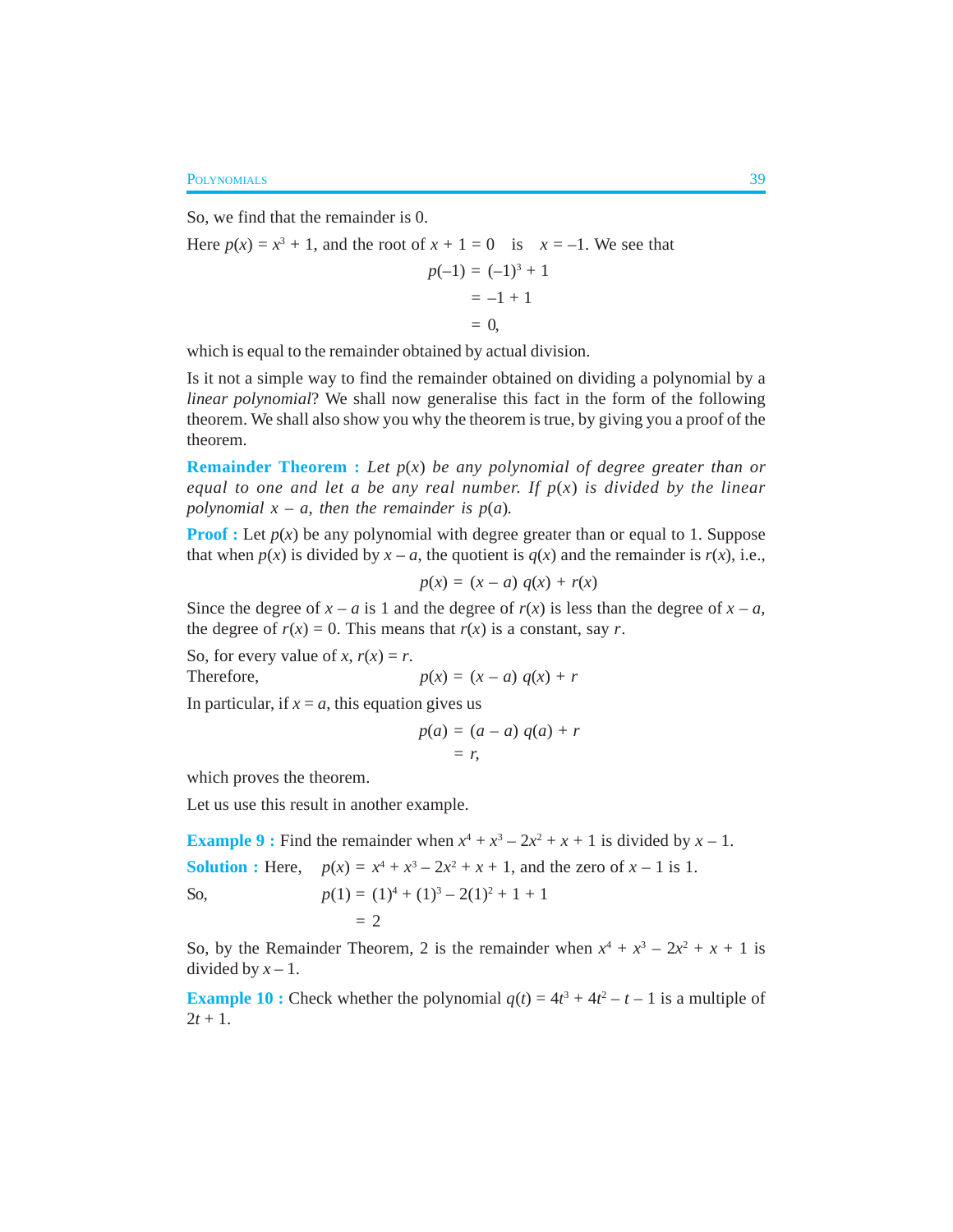**Solution :** As you know,  $q(t)$  will be a multiple of  $2t + 1$  only, if  $2t + 1$  divides  $q(t)$ leaving remainder zero. Now, taking  $2t + 1 = 0$ , we have  $t = -\frac{1}{2}$ .

Also, 
$$
q\left(-\frac{1}{2}\right) = 4\left(-\frac{1}{2}\right)^3 + 4\left(-\frac{1}{2}\right)^2 - \left(-\frac{1}{2}\right) - 1 = -\frac{1}{2} + 1 + \frac{1}{2} - 1 = 0
$$

So the remainder obtained on dividing  $q(t)$  by  $2t + 1$  is 0.

So,  $2t + 1$  is a factor of the given polynomial  $q(t)$ , that is  $q(t)$  is a multiple of  $2t + 1$ .

## **EXERCISE 2.3**

**1.** Find the remainder when  $x^3 + 3x^2 + 3x + 1$  is divided by

(i) 
$$
x+1
$$
 (ii)  $x-\frac{1}{2}$  (iii) x (iv)  $x+\pi$  (v)  $5+2x$ 

- **2.** Find the remainder when  $x^3 ax^2 + 6x a$  is divided by  $x a$ .
- **3.** Check whether  $7 + 3x$  is a factor of  $3x^3 + 7x$ .

### **2.5 Factorisation of Polynomials**

Let us now look at the situation of Example 10 above more closely. It tells us that since

the remainder, 
$$
q\left(-\frac{1}{2}\right) = 0
$$
,  $(2t + 1)$  is a factor of  $q(t)$ , i.e.,  $q(t) = (2t + 1) g(t)$ 

for some polynomial  $g(t)$ . This is a particular case of the following theorem.

**Factor Theorem :** If  $p(x)$  is a polynomial of degree  $n \ge 1$  and *a* is any real number, then (i)  $x - a$  is a factor of  $p(x)$ , if  $p(a) = 0$ , and (ii)  $p(a) = 0$ , if  $x - a$  is a factor of  $p(x)$ .

Proof: By the Remainder Theorem,  $p(x)=(x-a) q(x) + p(a)$ .

- (i) If  $p(a) = 0$ , then  $p(x) = (x a) q(x)$ , which shows that  $x a$  is a factor of  $p(x)$ .
- (ii) Since  $x a$  is a factor of  $p(x)$ ,  $p(x) = (x a) g(x)$  for same polynomial  $g(x)$ . In this case,  $p(a) = (a - a) g(a) = 0$ .

**Example 11 :** Examine whether  $x + 2$  is a factor of  $x^3 + 3x^2 + 5x + 6$  and of  $2x + 4$ . **Solution :** The zero of  $x + 2$  is  $-2$ . Let  $p(x) = x^3 + 3x^2 + 5x + 6$  and  $s(x) = 2x + 4$ Then,  $p(-2) = (-2)^3 + 3(-2)^2 + 5(-2) + 6$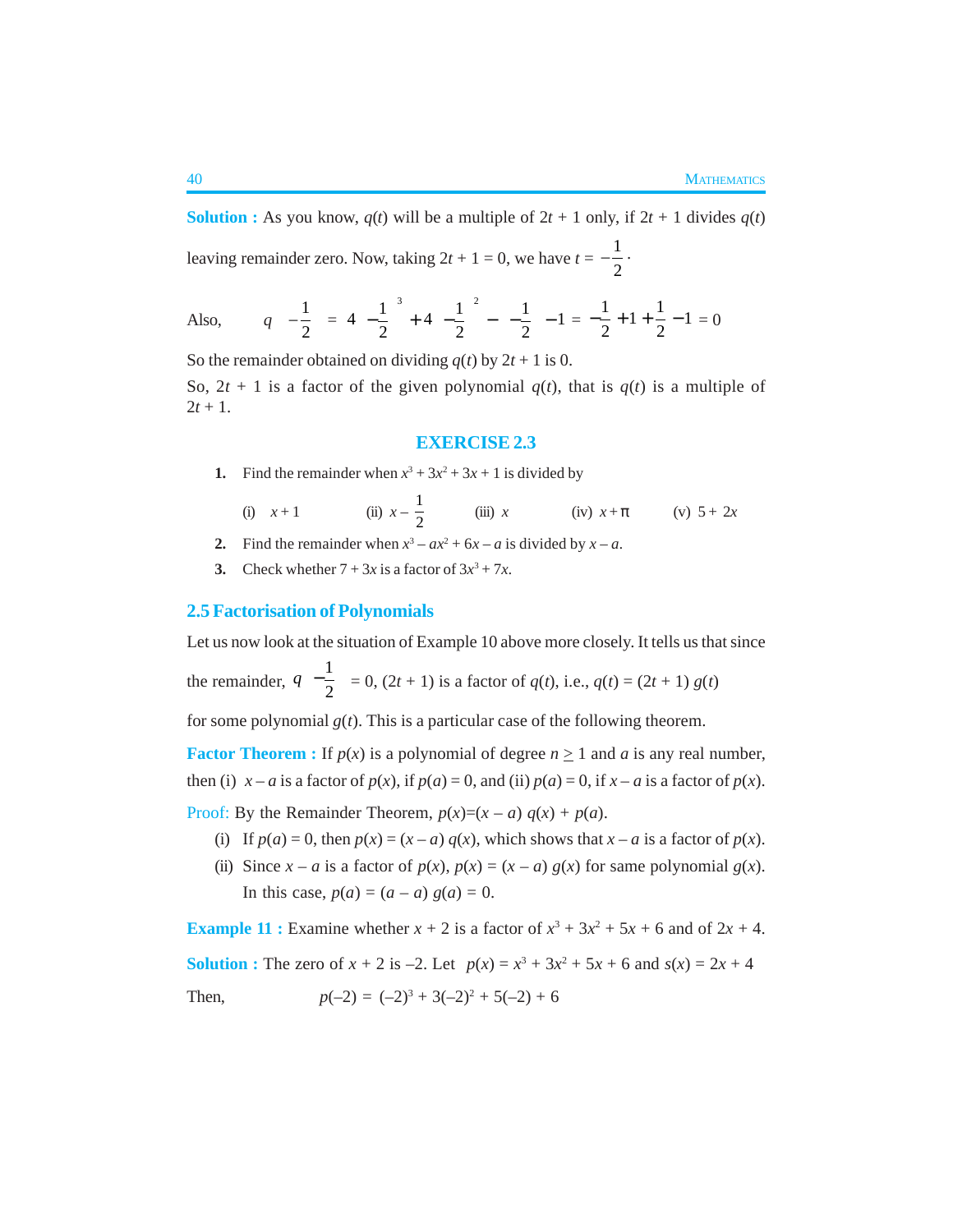$$
= -8 + 12 - 10 + 6
$$

 $= 0$ 

So, by the Factor Theorem,  $x + 2$  is a factor of  $x^3 + 3x^2 + 5x + 6$ .

Again,  $s(-2) = 2(-2) + 4 = 0$ 

So,  $x + 2$  is a factor of  $2x + 4$ . In fact, you can check this without applying the Factor Theorem, since  $2x + 4 = 2(x + 2)$ .

**Example 12 :** Find the value of *k*, if  $x - 1$  is a factor of  $4x^3 + 3x^2 - 4x + k$ .

|               | <b>Solution :</b> As $x - 1$ is a factor of $p(x) = 4x^3 + 3x^2 - 4x + k$ , $p(1) = 0$ |
|---------------|----------------------------------------------------------------------------------------|
| Now.          | $p(1) = 4(1)^3 + 3(1)^2 - 4(1) + k$                                                    |
| So.           | $4+3-4+k=0$                                                                            |
| <i>i.e.</i> , | $k=-3$                                                                                 |

We will now use the Factor Theorem to factorise some polynomials of degree 2 and 3. You are already familiar with the factorisation of a quadratic polynomial like  $x^2 + lx + m$ . You had factorised it by splitting the middle term *lx* as  $ax + bx$  so that  $ab = m$ . Then  $x^2 + lx + m = (x + a)(x + b)$ . We shall now try to factorise quadratic polynomials of the type  $ax^2 + bx + c$ , where  $a \neq 0$  and  $a, b, c$  are constants.

Factorisation of the polynomial  $ax^2 + bx + c$  by splitting the middle term is as follows:

Let its factors be  $(px + q)$  and  $(rx + s)$ . Then

 $ax^2 + bx + c = (px + q)(rx + s) = pr x^2 + (ps + qr) x + qs$ 

Comparing the coefficients of  $x^2$ , we get  $a = pr$ .

Similarly, comparing the coefficients of *x*, we get  $b = ps + qr$ .

And, on comparing the constant terms, we get  $c = qs$ .

This shows us that *b* is the sum of two numbers *ps* and *qr*, whose product is  $(ps)(qr) = (pr)(qs) = ac.$ 

Therefore, to factorise  $ax^2 + bx + c$ , we have to write *b* as the sum of two numbers whose product is *ac*. This will be clear from Example 13.

**Example 13 :** Factorise  $6x^2 + 17x + 5$  by splitting the middle term, and by using the Factor Theorem.

**Solution 1 :** (By splitting method) **:** If we can find two numbers *p* and *q* such that  $p + q = 17$  and  $pq = 6 \times 5 = 30$ , then we can get the factors.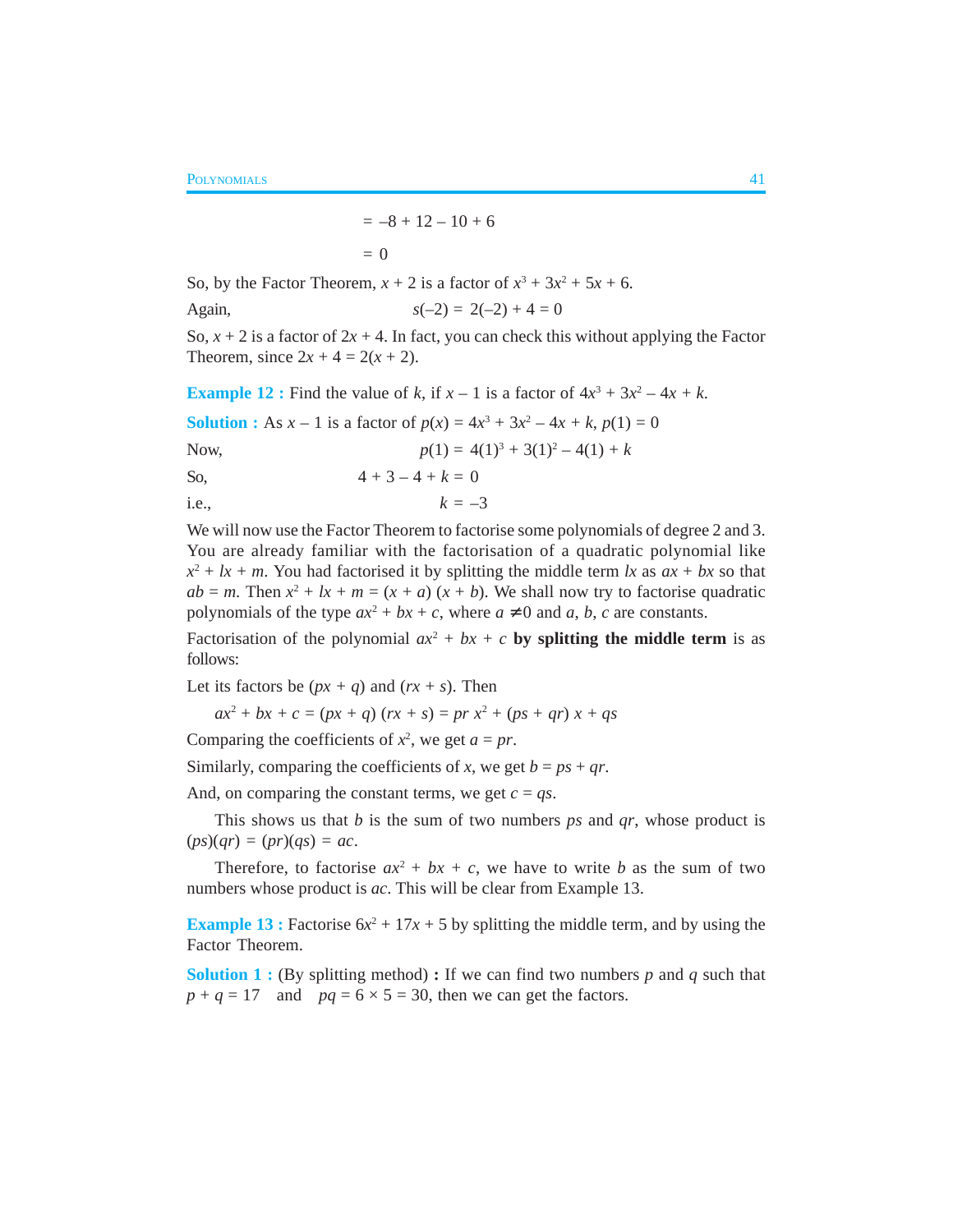So, let us look for the pairs of factors of 30. Some are 1 and 30, 2 and 15, 3 and 10, 5 and 6. Of these pairs, 2 and 15 will give us  $p + q = 17$ .

So, 
$$
6x^2 + 17x + 5 = 6x^2 + (2 + 15)x + 5
$$
  
=  $6x^2 + 2x + 15x + 5$   
=  $2x(3x + 1) + 5(3x + 1)$   
=  $(3x + 1) (2x + 5)$ 

**Solution 2 :** (Using the Factor Theorem)

 $6x^2 + 17x + 5 = 6\left(x^2 + \frac{17}{6}x + \frac{5}{6}\right) = 6 p(x)$ , say. If *a* and *b* are the zeroes of  $p(x)$ , then  $6x^2 + 17x + 5 = 6(x - a) (x - b)$ . So,  $ab = \frac{5}{6}$ . Let us look at some possibilities for *a* and *b*. They could be  $\pm \frac{1}{2}, \pm \frac{1}{2}, \pm \frac{5}{2}, \pm \frac{5}{2}, \pm 1$ 2332  $\pm \frac{1}{2}, \pm \frac{1}{3}, \pm \frac{5}{3}, \pm \frac{5}{2}, \pm 1$ . Now,  $p\left(\frac{1}{2}\right) = \frac{1}{4} + \frac{17}{6}\left(\frac{1}{2}\right) + \frac{5}{6} \neq 0$ . But  $p\left(\frac{-1}{3}\right) = 0.$  So, 1 3  $\left(x+\frac{1}{3}\right)$  is a factor of *p*(*x*). Similarly, by trial, you can find that 5  $\left(x + \frac{5}{2}\right)$  is a factor of *p*(*x*).

Therefore,

$$
+ 17x + 5 = 6\left(x + \frac{1}{3}\right)\left(x + \frac{5}{2}\right)
$$

$$
= 6\left(\frac{3x + 1}{3}\right)\left(\frac{2x + 5}{2}\right)
$$

$$
= (3x + 1)(2x + 5)
$$

For the example above, the use of the splitting method appears more efficient. However, let us consider another example.

**Example 14 :** Factorise  $y^2 - 5y + 6$  by using the Factor Theorem.

**Solution :** Let  $p(y) = y^2 - 5y + 6$ . Now, if  $p(y) = (y - a)(y - b)$ , you know that the constant term will be *ab*. So,  $ab = 6$ . So, to look for the factors of  $p(y)$ , we look at the factors of 6.

The factors of 6 are 1, 2 and 3.

Now,  $p(2) = 2^2 - (5 \times 2) + 6 = 0$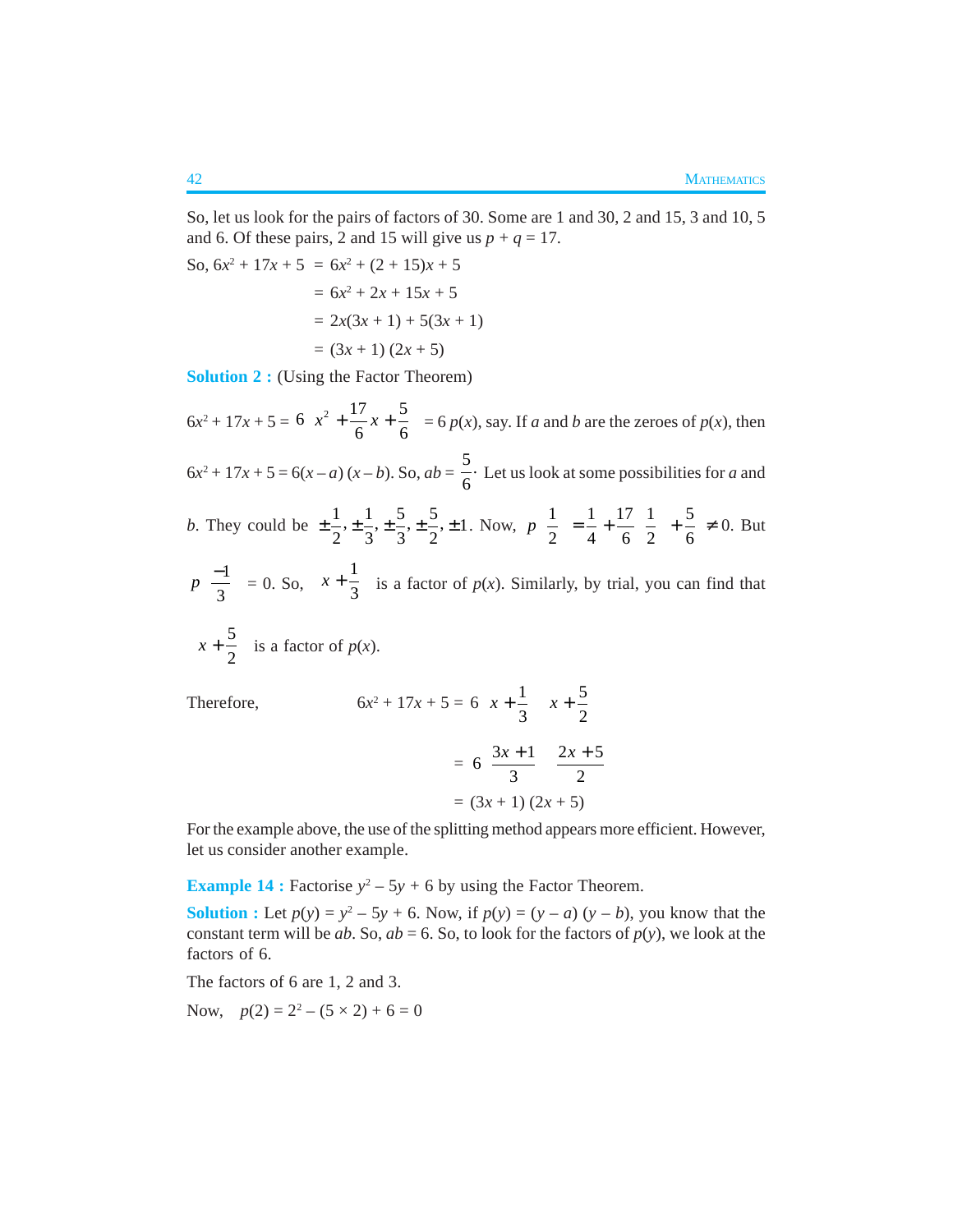POLYNOMIALS 43

So,  $y - 2$  is a factor of  $p(y)$ . Also,  $p(3) = 3^2 - (5 \times 3) + 6 = 0$ So,  $y - 3$  is also a factor of  $y^2 - 5y + 6$ . Therefore,  $y^2 - 5y + 6 = (y - 2)(y - 3)$ 

Note that  $y^2 - 5y + 6$  can also be factorised by splitting the middle term  $-5y$ .

Now, let us consider factorising cubic polynomials. Here, the splitting method will not be appropriate to start with. We need to find at least one factor first, as you will see in the following example.

**Example 15 :** Factorise 
$$
x^3 - 23x^2 + 142x - 120
$$
.

**Solution :** Let 
$$
p(x) = x^3 - 23x^2 + 142x - 120
$$

We shall now look for all the factors of –120. Some of these are  $\pm 1, \pm 2, \pm 3$ ,

 $\pm 4, \pm 5, \pm 6, \pm 8, \pm 10, \pm 12, \pm 15, \pm 20, \pm 24, \pm 30, \pm 60.$ 

By trial, we find that  $p(1) = 0$ . So  $x - 1$  is a factor of  $p(x)$ .

Now we see that 
$$
x^3 - 23x^2 + 142x - 120 = x^3 - x^2 - 22x^2 + 22x + 120x - 120
$$
  
=  $x^2(x-1) - 22x(x-1) + 120(x-1)$  (Why?)  
=  $(x-1) (x^2 - 22x + 120)$  [Taking  $(x - 1)$  common]

We could have also got this by dividing  $p(x)$  by  $x - 1$ .

Now  $x^2 - 22x + 120$  can be factorised either by splitting the middle term or by using the Factor theorem. By splitting the middle term, we have:

$$
x^{2} - 22x + 120 = x^{2} - 12x - 10x + 120
$$

$$
= x(x - 12) - 10(x - 12)
$$

$$
= (x - 12) (x - 10)
$$
So, 
$$
x^{3} - 23x^{2} - 142x - 120 = (x - 1)(x - 10)(x - 12)
$$

## **EXERCISE 2.4**

**1.** Determine which of the following polynomials has  $(x + 1)$  a factor:

(i) 
$$
x^3 + x^2 + x + 1
$$
  
\n(ii)  $x^4 + x^3 + x^2 + x + 1$   
\n(iii)  $x^4 + 3x^3 + 3x^2 + x + 1$   
\n(iv)  $x^3 - x^2 - (2 + \sqrt{2})x + \sqrt{2}$ 

**2.** Use the Factor Theorem to determine whether  $g(x)$  is a factor of  $p(x)$  in each of the following cases: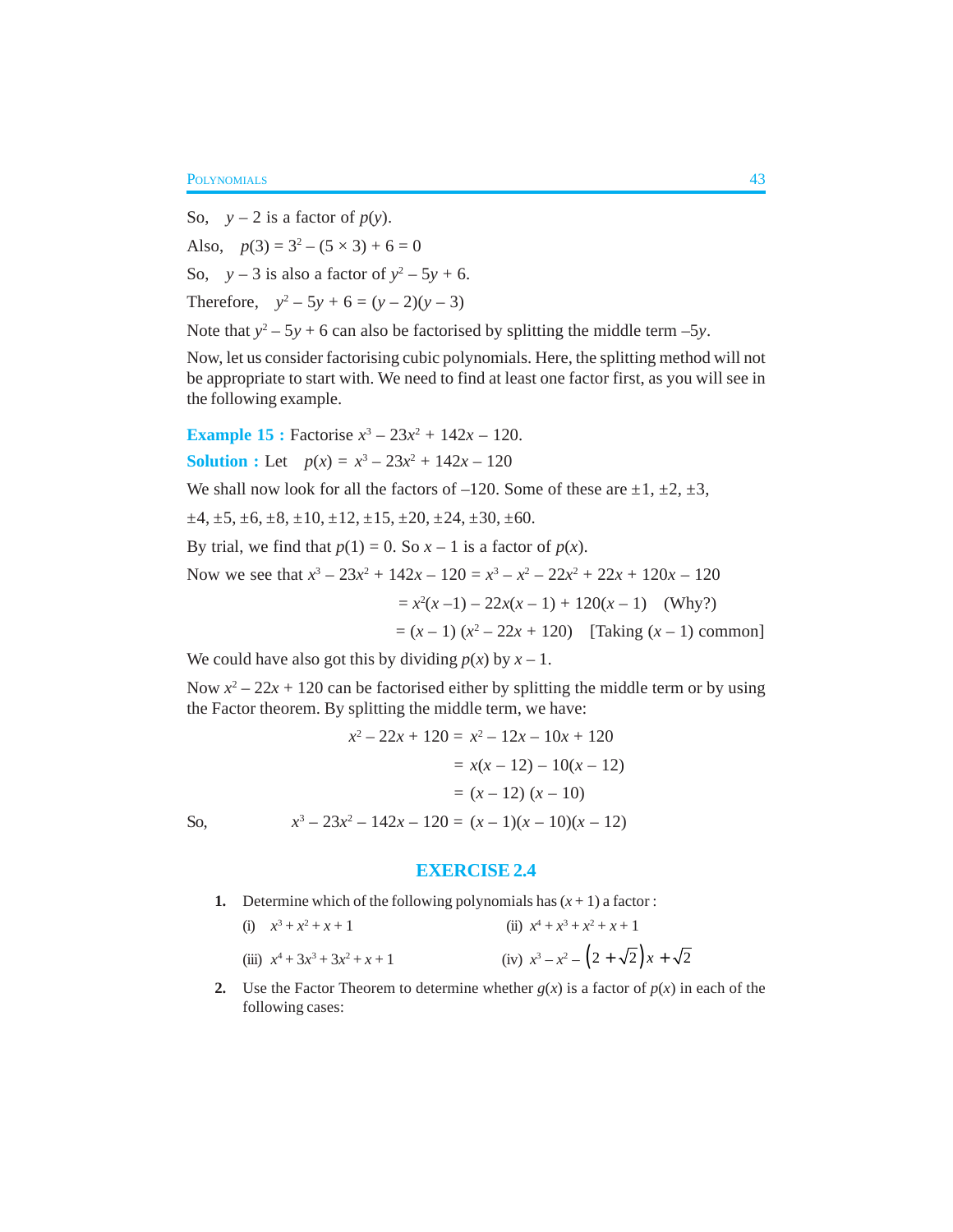|    | (i) $p(x) = 2x^3 + x^2 - 2x - 1$ , $g(x) = x + 1$  |                                                                                       |
|----|----------------------------------------------------|---------------------------------------------------------------------------------------|
|    | (ii) $p(x) = x^3 + 3x^2 + 3x + 1$ , $g(x) = x + 2$ |                                                                                       |
|    | (iii) $p(x) = x^3 - 4x^2 + x + 6$ , $g(x) = x - 3$ |                                                                                       |
| 3. |                                                    | Find the value of k, if $x - 1$ is a factor of $p(x)$ in each of the following cases: |
|    | (i) $p(x) = x^2 + x + k$                           | (ii) $p(x) = 2x^2 + kx + \sqrt{2}$                                                    |
|    | (iii) $p(x) = kx^2 - \sqrt{2}x + 1$                | (iv) $p(x) = kx^2 - 3x + k$                                                           |
| 4. | Factorise :                                        |                                                                                       |
|    | (i) $12x^2 - 7x + 1$                               | (ii) $2x^2 + 7x + 3$                                                                  |
|    | (iii) $6x^2 + 5x - 6$                              | (iv) $3x^2 - x - 4$                                                                   |
| 5. | Factorise :                                        |                                                                                       |
|    | (i) $x^3-2x^2-x+2$                                 | (ii) $x^3 - 3x^2 - 9x - 5$                                                            |
|    | (iii) $x^3 + 13x^2 + 32x + 20$                     | (iv) $2y^3 + y^2 - 2y - 1$                                                            |

# **2.6 Algebraic Identities**

From your earlier classes, you may recall that an algebraic identity is an algebraic equation that is true for all values of the variables occurring in it. You have studied the following algebraic identities in earlier classes:

**Identity I** :  $(x + y)^2 = x^2 + 2xy + y^2$ **Identity II** :  $(x - y)^2 = x^2 - 2xy + y^2$ **Identity III** :  $x^2 - y^2 = (x + y)(x - y)$ **Identity IV** :  $(x + a)(x + b) = x^2 + (a + b)x + ab$ 

You must have also used some of these algebraic identities to factorise the algebraic expressions. You can also see their utility in computations.

**Example 16 :** Find the following products using appropriate identities:

(i)  $(x + 3)(x + 3)$  (ii)  $(x - 3)(x + 5)$ 

**Solution :** (i) Here we can use Identity I :  $(x + y)^2 = x^2 + 2xy + y^2$ . Putting  $y = 3$  in it, we get

$$
(x + 3) (x + 3) = (x + 3)^2 = x^2 + 2(x)(3) + (3)^2
$$
  
= x<sup>2</sup> + 6x + 9

(ii) Using Identity IV above, i.e.,  $(x + a) (x + b) = x^2 + (a + b)x + ab$ , we have

$$
(x-3)(x+5) = x2 + (-3+5)x + (-3)(5)
$$
  
= x<sup>2</sup> + 2x - 15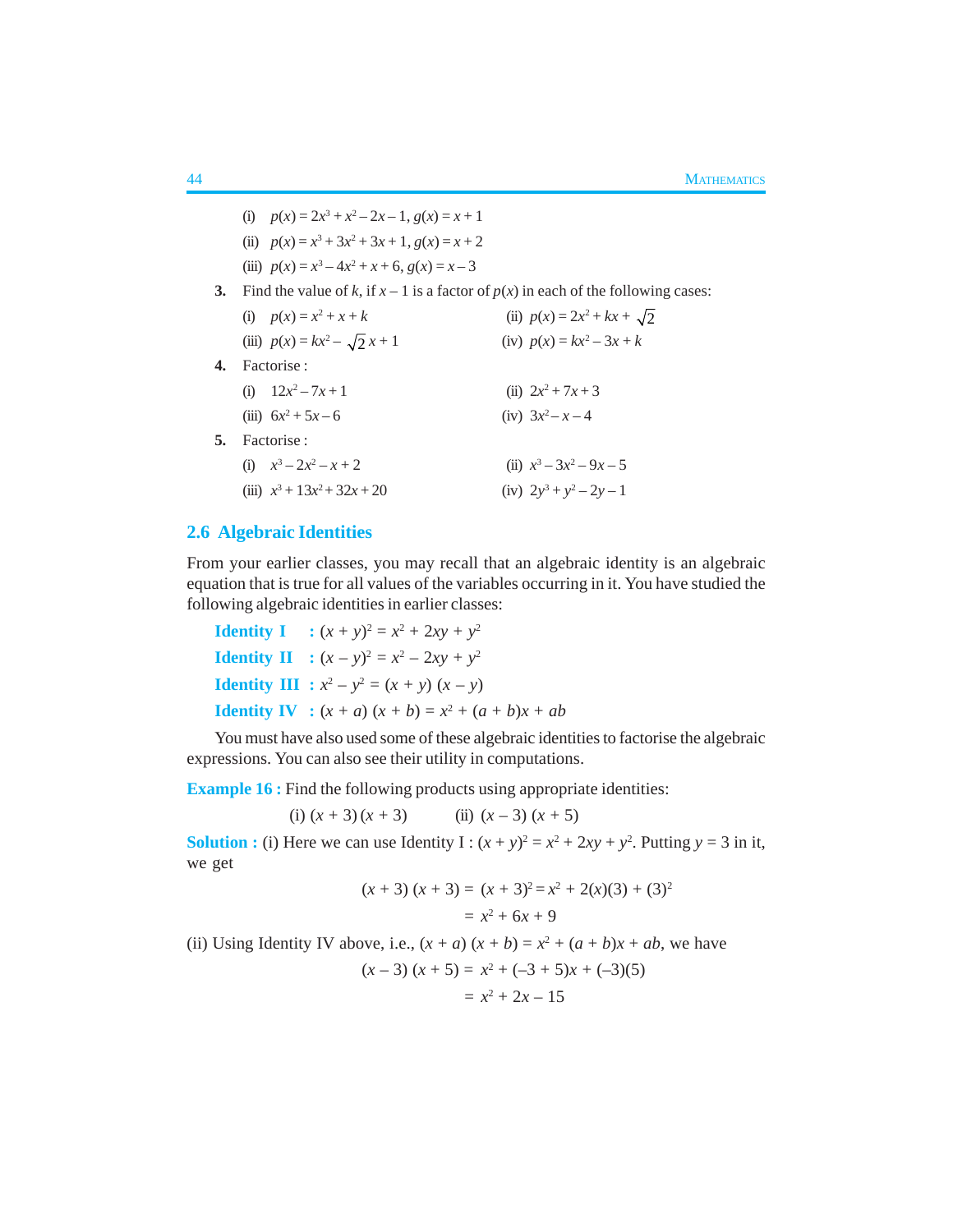**Example 17 :** Evaluate  $105 \times 106$  without multiplying directly.

Solution : 
$$
105 \times 106 = (100 + 5) \times (100 + 6)
$$
  
=  $(100)^2 + (5 + 6) (100) + (5 \times 6)$ , using Identity IV  
=  $10000 + 1100 + 30$   
= 11130

You have seen some uses of the identities listed above in finding the product of some given expressions. These identities are useful in factorisation of algebraic expressions also, as you can see in the following examples.

**Example 18 : Factorise:** 

(i) 
$$
49a^2 + 70ab + 25b^2
$$
 (ii)  $\frac{25}{4}x^2 - \frac{y^2}{9}$ 

**Solution :** (i) Here you can see that

$$
49a^2 = (7a)^2, 25b^2 = (5b)^2, 70ab = 2(7a) (5b)
$$

Comparing the given expression with  $x^2 + 2xy + y^2$ , we observe that  $x = 7a$  and  $y = 5b$ . Using Identity I, we get

$$
49a2 + 70ab + 25b2 = (7a + 5b)2 = (7a + 5b) (7a + 5b)
$$

(ii) We have 
$$
\frac{25}{4}x^2 - \frac{y^2}{9} = \left(\frac{5}{2}x\right)^2 - \left(\frac{y}{3}\right)^2
$$

Now comparing it with Identity III, we get

$$
\frac{25}{4}x^2 - \frac{y^2}{9} = \left(\frac{5}{2}x\right)^2 - \left(\frac{y}{3}\right)^2
$$

$$
= \left(\frac{5}{2}x + \frac{y}{3}\right)\left(\frac{5}{2}x - \frac{y}{3}\right)
$$

So far, all our identities involved products of binomials. Let us now extend the Identity I to a trinomial  $x + y + z$ . We shall compute  $(x + y + z)^2$  by using Identity I.

Let  $x + y = t$ . Then,

$$
(x + y + z)2 = (t + z)2
$$
  
= t<sup>2</sup> + 2tz + t<sup>2</sup>  
= (x + y)<sup>2</sup> + 2(x + y)z + z<sup>2</sup> (Substituting the value of t)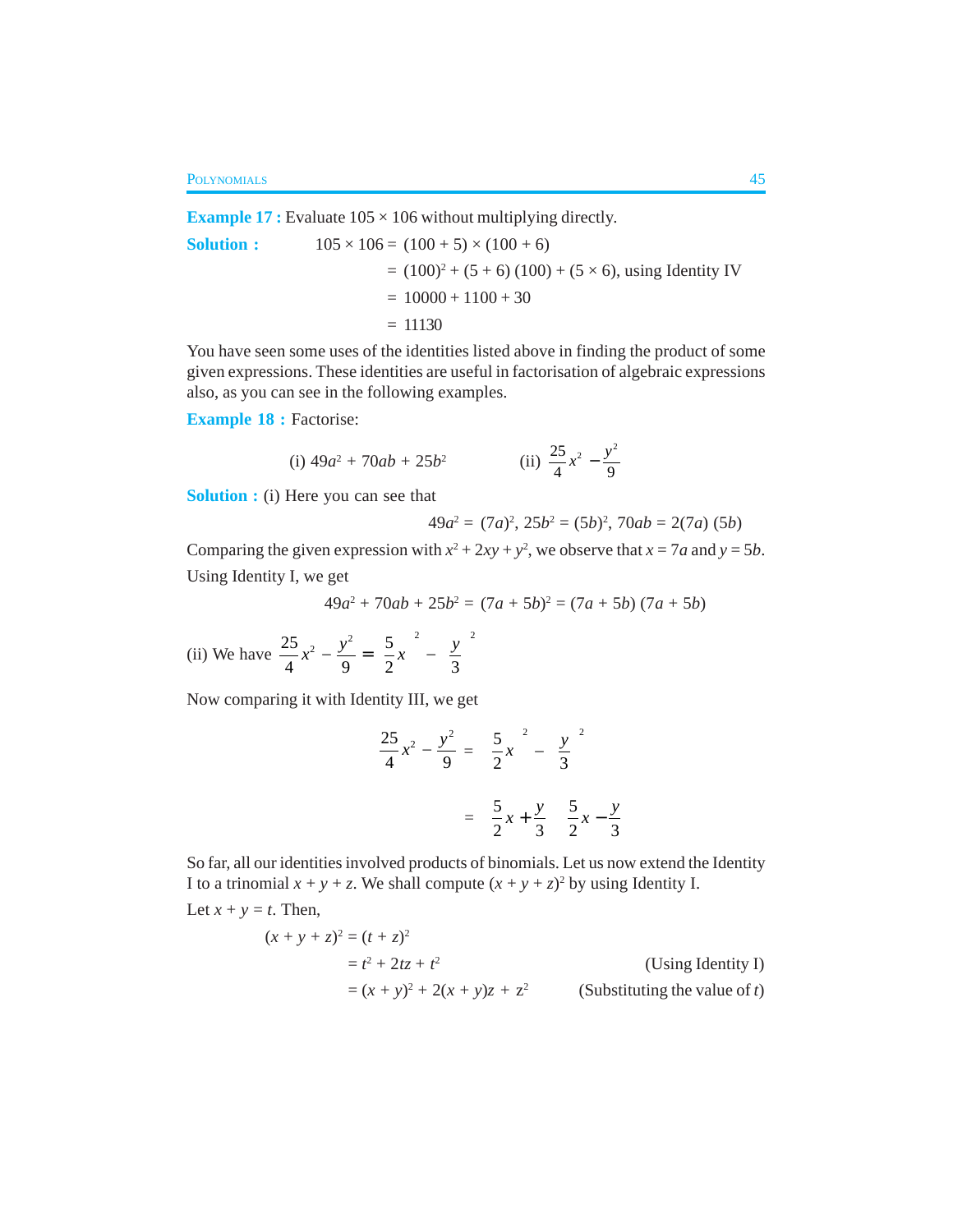| $= x^2 + 2xy + y^2 + 2xz + 2yz + z^2$ | (Using Identity I)      |
|---------------------------------------|-------------------------|
| $= x^2 + y^2 + z^2 + 2xy + 2yz + 2zx$ | (Rearranging the terms) |

So, we get the following identity:

**Identity V** :  $(x + y + z)^2 = x^2 + y^2 + z^2 + 2xy + 2yz + 2zx$ 

**Remark :** We call the right hand side expression **the expanded form** of the left hand side expression. Note that the expansion of  $(x + y + z)^2$  consists of three square terms and three product terms.

**Example 19 :** Write  $(3a + 4b + 5c)^2$  in expanded form.

**Solution :** Comparing the given expression with  $(x + y + z)^2$ , we find that

 $x = 3a$ ,  $y = 4b$  and  $z = 5c$ .

Therefore, using Identity V, we have

$$
(3a + 4b + 5c)2 = (3a)2 + (4b)2 + (5c)2 + 2(3a)(4b) + 2(4b)(5c) + 2(5c)(3a)
$$
  
= 9a<sup>2</sup> + 16b<sup>2</sup> + 25c<sup>2</sup> + 24ab + 40bc + 30ac

**Example 20 :** Expand  $(4a - 2b - 3c)^2$ .

**Solution :** Using Identity V, we have

$$
(4a - 2b - 3c)2 = [4a + (-2b) + (-3c)]2
$$
  
= (4a)<sup>2</sup> + (-2b)<sup>2</sup> + (-3c)<sup>2</sup> + 2(4a)(-2b) + 2(-2b)(-3c) + 2(-3c)(4a)  
= 16a<sup>2</sup> + 4b<sup>2</sup> + 9c<sup>2</sup> - 16ab + 12bc - 24ac

**Example 21 :** Factorise  $4x^2 + y^2 + z^2 - 4xy - 2yz + 4xz$ . **Solution :** We have  $4x^2 + y^2 + z^2 - 4xy - 2yz + 4xz = (2x)^2 + (-y)^2 + (z)^2 + 2(2x)(-y)$  $+ 2(-y)(z) + 2(2x)(z)$ 

$$
= [2x + (-y) + z]^2
$$
 (Using Identity V)  
=  $(2x - y + z)^2 = (2x - y + z)(2x - y + z)$ 

So far, we have dealt with identities involving second degree terms. Now let us extend Identity I to compute  $(x + y)^3$ . We have:

$$
(x + y)3 = (x + y) (x + y)2
$$
  
= (x + y)(x<sup>2</sup> + 2xy + y<sup>2</sup>)  
= x(x<sup>2</sup> + 2xy + y<sup>2</sup>) + y(x<sup>2</sup> + 2xy + y<sup>2</sup>)  
= x<sup>3</sup> + 2x<sup>2</sup>y + xy<sup>2</sup> + x<sup>2</sup>y + 2xy<sup>2</sup> + y<sup>3</sup>  
= x<sup>3</sup> + 3x<sup>2</sup>y + 3xy(x + y)  
= x<sup>3</sup> + y<sup>3</sup> + 3xy(x + y)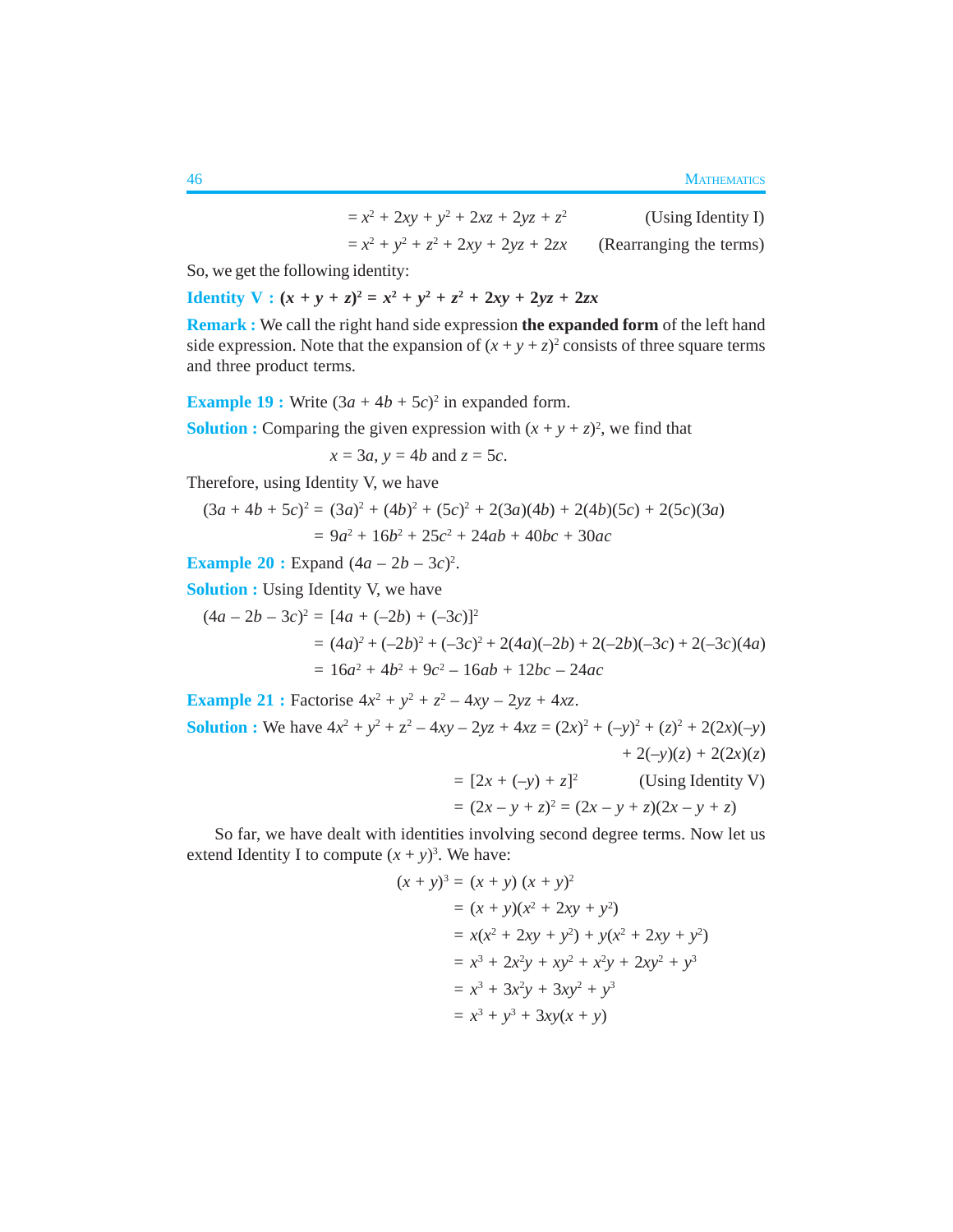So, we get the following identity:

**Identity VI :**  $(x + y)^3 = x^3 + y^3 + 3xy(x + y)$ Also, by replacing *y* by –*y* in the Identity VI, we get

**Identity VII :**  $(x - y)^3 = x^3 - y^3 - 3xy(x - y)$ 

$$
= x^3 - 3x^2y + 3xy^2 - y^3
$$

**Example 22 : Write the following cubes in the expanded form:** 

(i) 
$$
(3a + 4b)^3
$$
 (ii)  $(5p - 3q)^3$ 

**Solution :** (i) Comparing the given expression with  $(x + y)^3$ , we find that

$$
x = 3a \text{ and } y = 4b.
$$

So, using Identity VI, we have:

$$
(3a + 4b)3 = (3a)3 + (4b)3 + 3(3a)(4b)(3a + 4b)
$$
  
= 27a<sup>3</sup> + 64b<sup>3</sup> + 108a<sup>2</sup>b + 144ab<sup>2</sup>

(ii) Comparing the given expression with  $(x - y)^3$ , we find that

$$
x=5p, y=3q.
$$

So, using Identity VII, we have:

$$
(5p - 3q)^3 = (5p)^3 - (3q)^3 - 3(5p)(3q)(5p - 3q)
$$
  
= 125p<sup>3</sup> - 27q<sup>3</sup> - 225p<sup>2</sup>q + 135pq<sup>2</sup>

**Example 23 :** Evaluate each of the following using suitable identities:

(i) 
$$
(104)^3
$$
 (ii)  $(999)^3$ 

**Solution :** (i) We have

$$
(104)3 = (100 + 4)3
$$
  
= (100)<sup>3</sup> + (4)<sup>3</sup> + 3(100)(4)(100 + 4)  
(Using Identity VI)  
= 1000000 + 64 + 124800

$$
= 1124864
$$

(ii) We have

$$
(999)3 = (1000 - 1)3
$$
  
= (1000)<sup>3</sup> - (1)<sup>3</sup> - 3(1000)(1)(1000 - 1)  
(Using Identity VII)  
= 1000000000 - 1 - 2997000  
= 997002999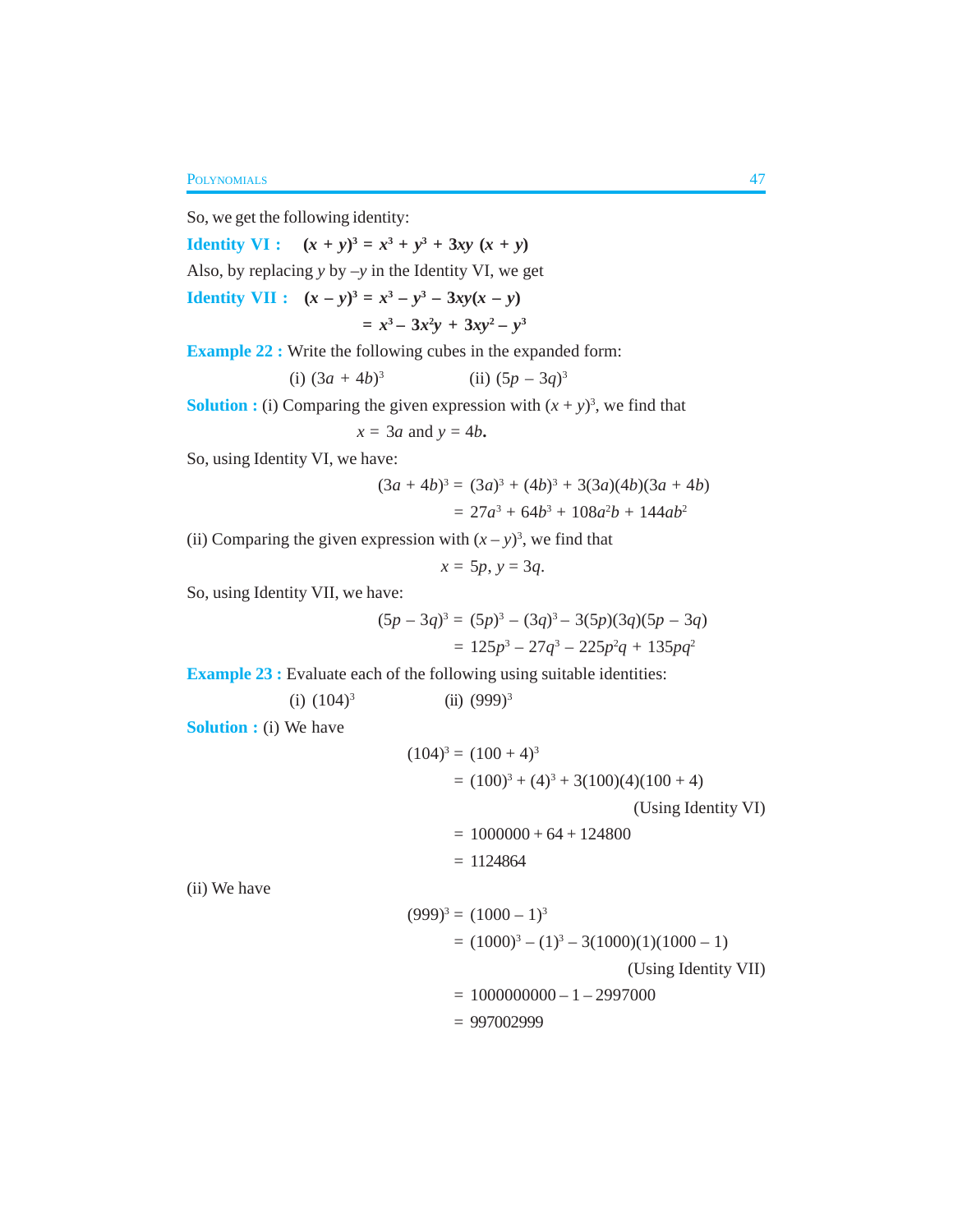**Example 24 :** Factorise  $8x^3 + 27y^3 + 36x^2y + 54xy^2$ 

(2*x*)3

+ (3*y*)

**Solution :** The given expression can be written as

$$
(2x)^3 + (3y)^3 + 3(4x^2)(3y) + 3(2x)(9y^2)
$$
  
=  $(2x)^3 + (3y)^3 + 3(2x)^2(3y) + 3(2x)(3y)^2$   
=  $(2x + 3y)^3$  (Using Identity VI)  
=  $(2x + 3y)(2x + 3y)(2x + 3y)$ 

Now consider  $(x + y + z)(x^2 + y^2 + z^2 - xy - yz - zx)$ 

On expanding, we get the product as

$$
x(x^{2} + y^{2} + z^{2} - xy - yz - zx) + y(x^{2} + y^{2} + z^{2} - xy - yz - zx)
$$
  
+ 
$$
z(x^{2} + y^{2} + z^{2} - xy - yz - zx) = x^{3} + xy^{2} + xz^{2} - x^{2}y - xyz - zx^{2} + x^{2}y
$$
  
+ 
$$
y^{3} + yz^{2} - xy^{2} - y^{2}z - xyz + x^{2}z + y^{2}z + z^{3} - xyz - yz^{2} - xz^{2}
$$
  
= 
$$
x^{3} + y^{3} + z^{3} - 3xyz
$$
 (On simplification)

So, we obtain the following identity:

Identity VIII : 
$$
x^3 + y^3 + z^3 - 3xyz = (x + y + z)(x^2 + y^2 + z^2 - xy - yz - zx)
$$

**Example 25 :** Factorise :  $8x^3 + y^3 + 27z^3 - 18xyz$ 

**Solution :** Here, we have

$$
8x3 + y3 + 27z3 - 18xyz
$$
  
= (2x)<sup>3</sup> + y<sup>3</sup> + (3z)<sup>3</sup> - 3(2x)(y)(3z)  
= (2x + y + 3z)[(2x)<sup>2</sup> + y<sup>2</sup> + (3z)<sup>2</sup> - (2x)(y) - (y)(3z) - (2x)(3z)]  
= (2x + y + 3z) (4x<sup>2</sup> + y<sup>2</sup> + 9z<sup>2</sup> - 2xy - 3yz - 6xz)

# **EXERCISE 2.5**

**1.** Use suitable identities to find the following products:

(i) 
$$
(x+4)(x+10)
$$
  
\n(ii)  $(x+8)(x-10)$   
\n(iii)  $(3x+4)(3x-5)$   
\n(iv)  $(y^2 + \frac{3}{2})(y^2 - \frac{3}{2})$   
\n(v)  $(3-2x)(3+2x)$ 

**2.** Evaluate the following products without multiplying directly:

(i) 
$$
103 \times 107
$$
 (ii)  $95 \times 96$  (iii)  $104 \times 96$ 

- **3.** Factorise the following using appropriate identities:
	- (i)  $9x^2 + 6xy + y^2$  (ii)  $4y^2 4y + 1$  (iii)  $x^2 -$ 2 100 *y*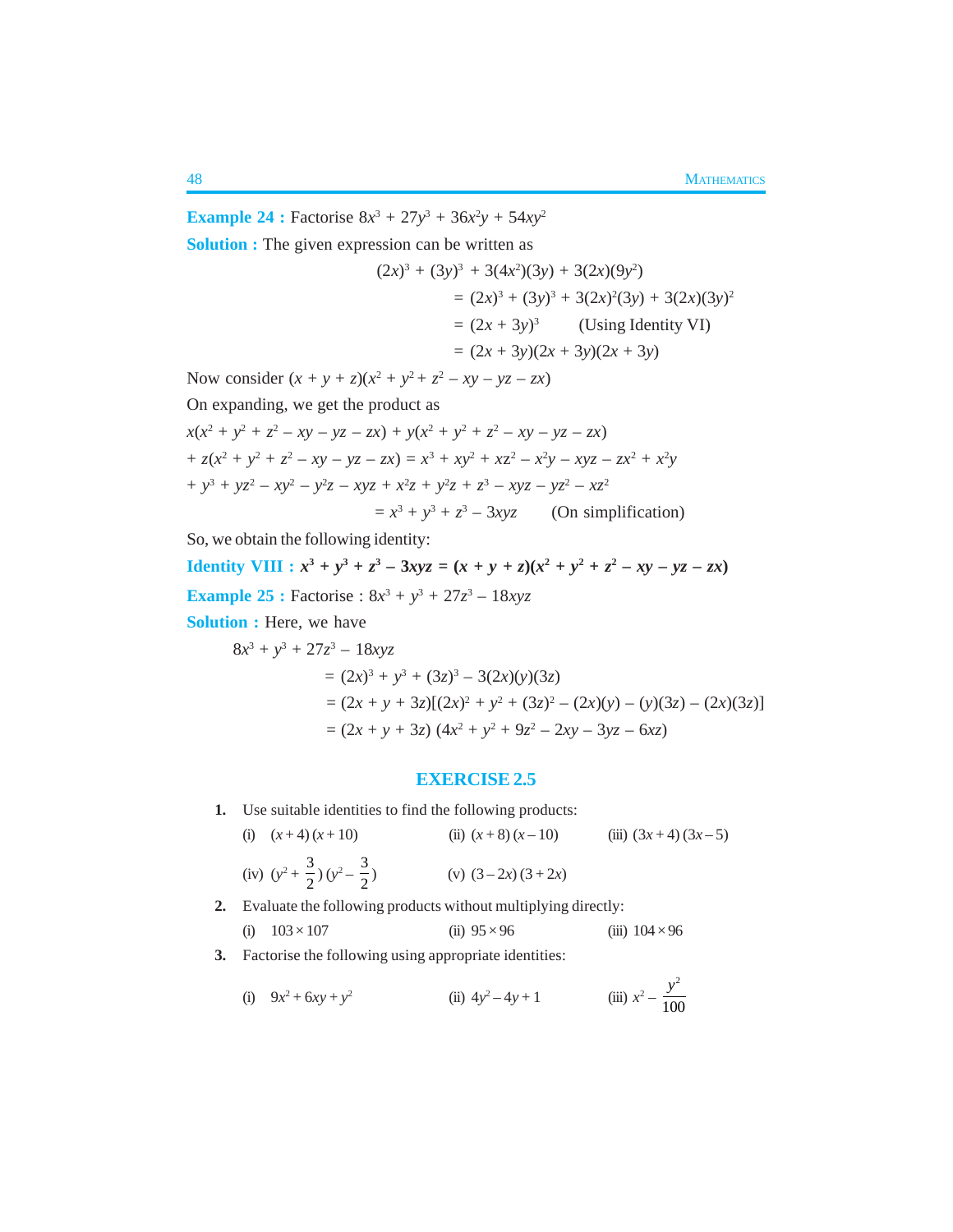4. Expand each of the following, using suitable identities:  
\n(i) 
$$
(x+2y+4z)^2
$$
 (ii)  $(2x-y+z)^2$  (iii)  $(-2x+3y+2z)^2$   
\n(iv)  $(3a-7b-c)^2$  (v)  $(-2x+5y-3z)^2$  (vi)  $\left[\frac{1}{4}a-\frac{1}{2}b+1\right]^2$   
\n5. Factorise:  
\n(i)  $4x^2+9y^2+16z^2+12xy-24yz-16xz$   
\n(ii)  $2x^2+y^2+8z^2-2\sqrt{2}xy+4\sqrt{2}yz-8xz$   
\n6. Write the following cubes in expanded form:  
\n(i)  $(2x+1)^3$  (ii)  $(2a-3b)^3$  (iii)  $\left[\frac{3}{2}x+1\right]^3$  (iv)  $\left[x-\frac{2}{3}y\right]^3$   
\n7. Evaluate the following using suitable identities:  
\n(i) (99)<sup>3</sup> (ii)  $(102)^3$  (iii) (998)<sup>3</sup>  
\n8. Factorise each of the following:  
\n(i)  $8a^3+b^3+12a^2b+6ab^2$  (ii)  $8a^3-b^3-12a^2b+6ab^2$   
\n(iii)  $27-125a^3-135a+225a^2$  (iv)  $64a^3-27b^3-144a^2b+108ab^2$   
\n(v)  $27p^3-\frac{1}{216}-\frac{9}{2}p^2+\frac{1}{4}p$   
\n9. Verify: (i)  $x^3+y^3=(x+y)(x^2-xy+y^2)$  (ii)  $x^3-y^3=(x-y)(x^2+xy+y^2)$   
\n10. Factorise each of the following:  
\n(i)  $27y^3+125z^3$  (ii)  $64m^3-343n^3$   
\n[Hint: See Question 9.]  
\n11. Factorise:  $27x^3+y^3+z^3-3xyz=\frac{1}{2}(x+y+z) \left[(x-y)^2+(y-z)^2+(z-x)^2\right]$   
\n13. If  $x+y+z=0$ , show that  $x^$ 

Area: 
$$
25a^2 - 35a + 12
$$
  
(i) (ii)